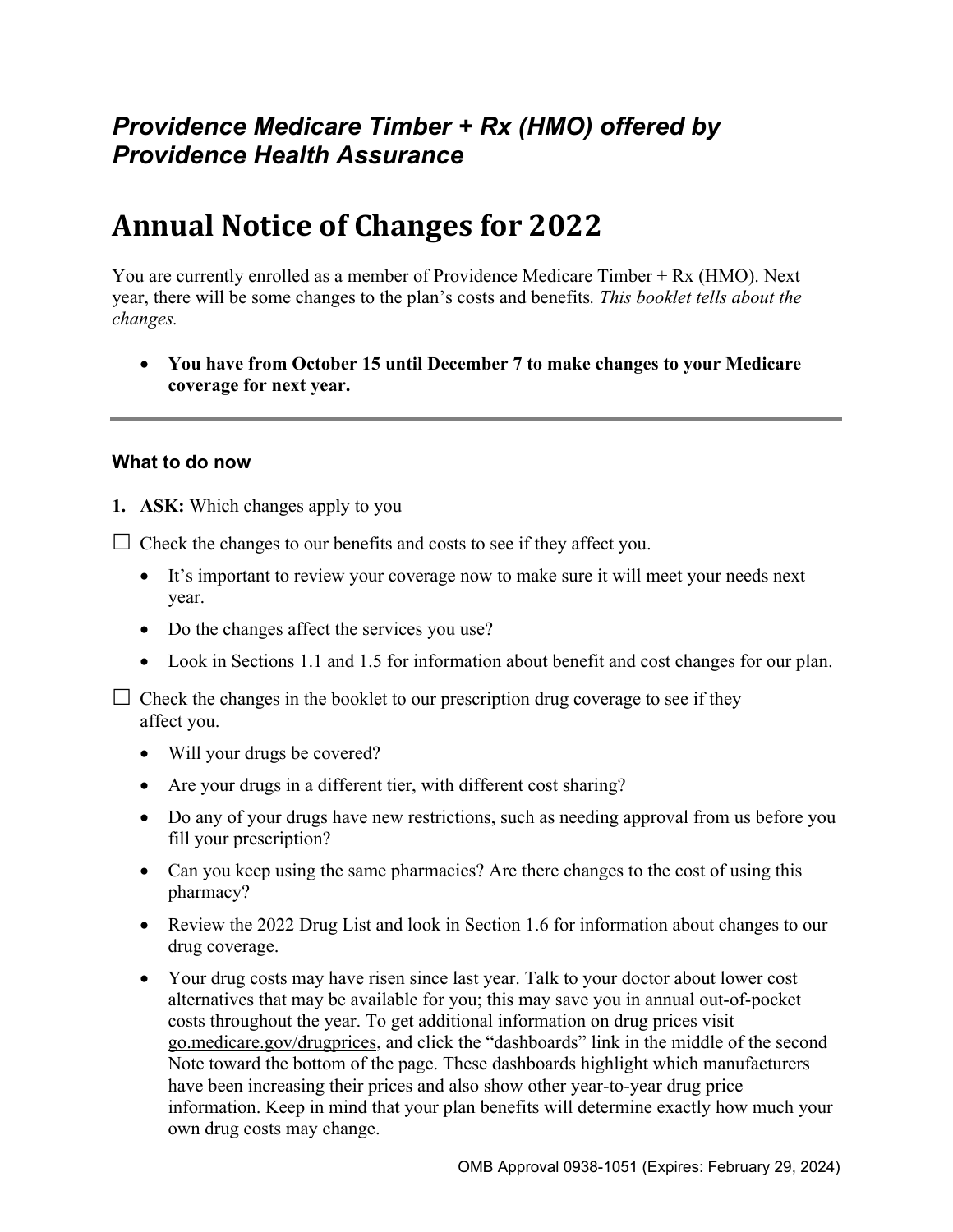$\Box$  Check to see if your doctors and other providers will be in our network next year.

- Are your doctors, including specialists you see regularly, in our network?
- What about the hospitals or other providers you use?
- Look in Sections 1.3 and 1.4 for information about our *Provider and Pharmacy Directory*.
- $\Box$  Think about your overall health care costs.
	- How much will you spend out-of-pocket for the services and prescription drugs you use regularly?
	- How much will you spend on your premium and deductibles?
	- How do your total plan costs compare to other Medicare coverage options?
- $\Box$  Think about whether you are happy with our plan.
- **2. COMPARE:** Learn about other plan choices

 $\Box$  Check coverage and costs of plans in your area.

- Use the personalized search feature on the Medicare Plan Finder at [www.medicare.gov/plan-compare](http://www.medicare.gov/plan-compare) website.
- Review the list in the back of your *Medicare & You 2022* handbook.
- Look in Section 3.2 to learn more about your choices.

 $\Box$  Once you narrow your choice to a preferred plan, confirm your costs and coverage on the plan's website.

#### **3. CHOOSE:** Decide whether you want to change your plan

- If you don't join another plan by December 7, 2021, you will be enrolled in Providence Medicare Timber + Rx (HMO).
- To change to a **different plan** that may better meet your needs, you can switch plans between October 15 and December 7.
- **4. ENROLL:** To change plans, join a plan between **October 15** and **December 7, 2021**
	- If you don't join another plan by **December 7, 2021**, you will be enrolled in Providence Medicare Timber +  $Rx$  (HMO).
	- If you join another plan by **December 7, 2021**, your new coverage will start on **January 1, 2022.** You will be automatically disenrolled from your current plan.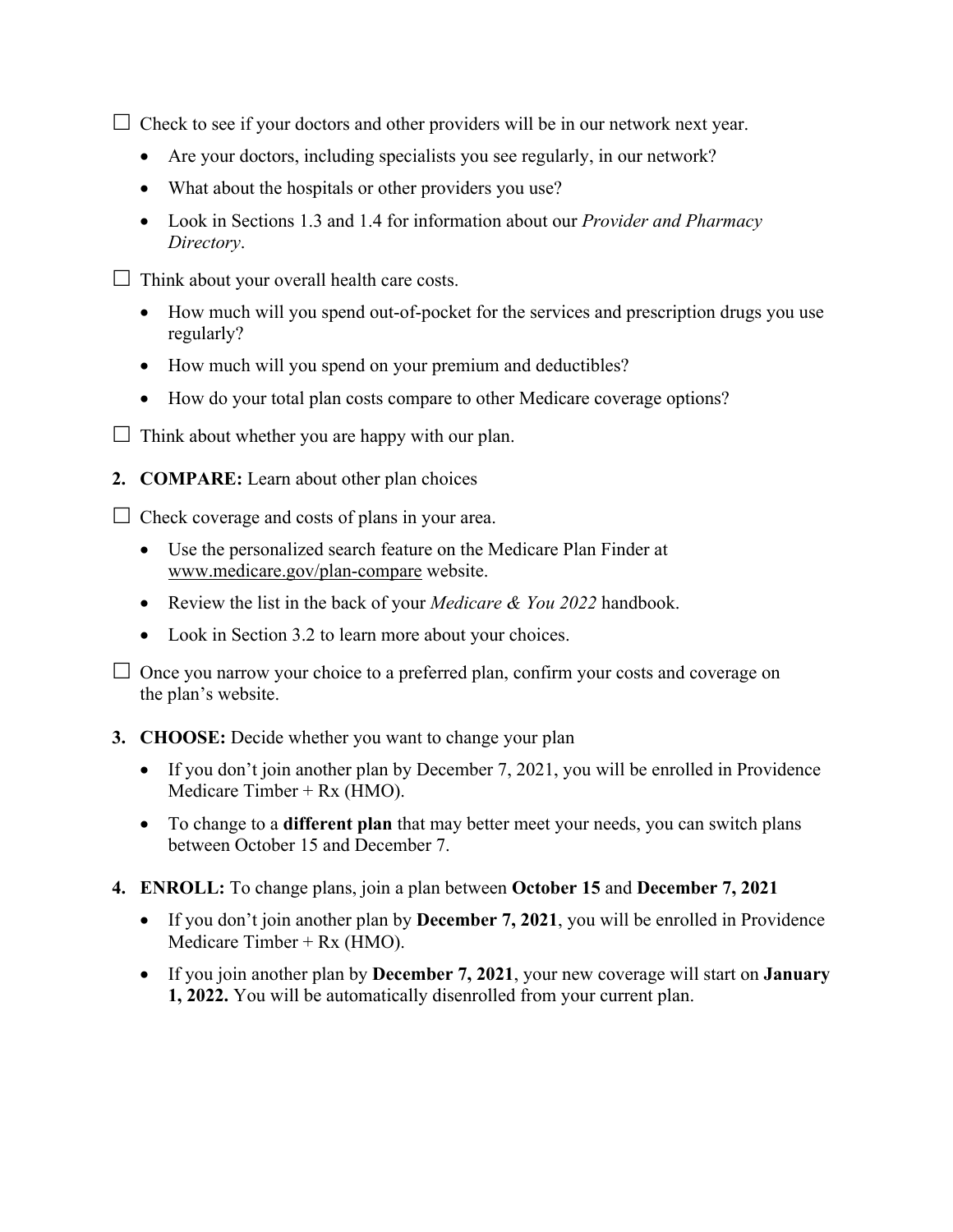#### **Additional Resources**

- Please contact our Customer Service number at 503-574-8000 or 1-800-603-2340 for additional information. (TTY users should call 711.) Hours are 8 a.m. to 8 p.m. (Pacific Time), seven days a week.
- This information is available in a different format, including large print and braille.
- **Coverage under this Plan qualifies as Qualifying Health Coverage (QHC)** and satisfies the Patient Protection and Affordable Care Act's (ACA) individual shared responsibility requirement. Please visit the Internal Revenue Service (IRS) website at [www.irs.gov/Affordable-Care-Act/Individuals-and-Families](http://www.irs.gov/Affordable-Care-Act/Individuals-and-Families) for more information.

#### **About Providence Medicare Timber + Rx (HMO)**

- Providence Medicare Advantage Plans is an HMO, HMO-POS and HMO SNP with Medicare and Oregon Health Plan contracts. Enrollment in Providence Medicare Advantage Plans depends on contract renewal.
- When this booklet says "we," "us," or "our," it means Providence Health Assurance. When it says "plan" or "our plan," it means Providence Medicare Timber + Rx (HMO).

H9047\_2022ANOC13\_M File & Use 09052021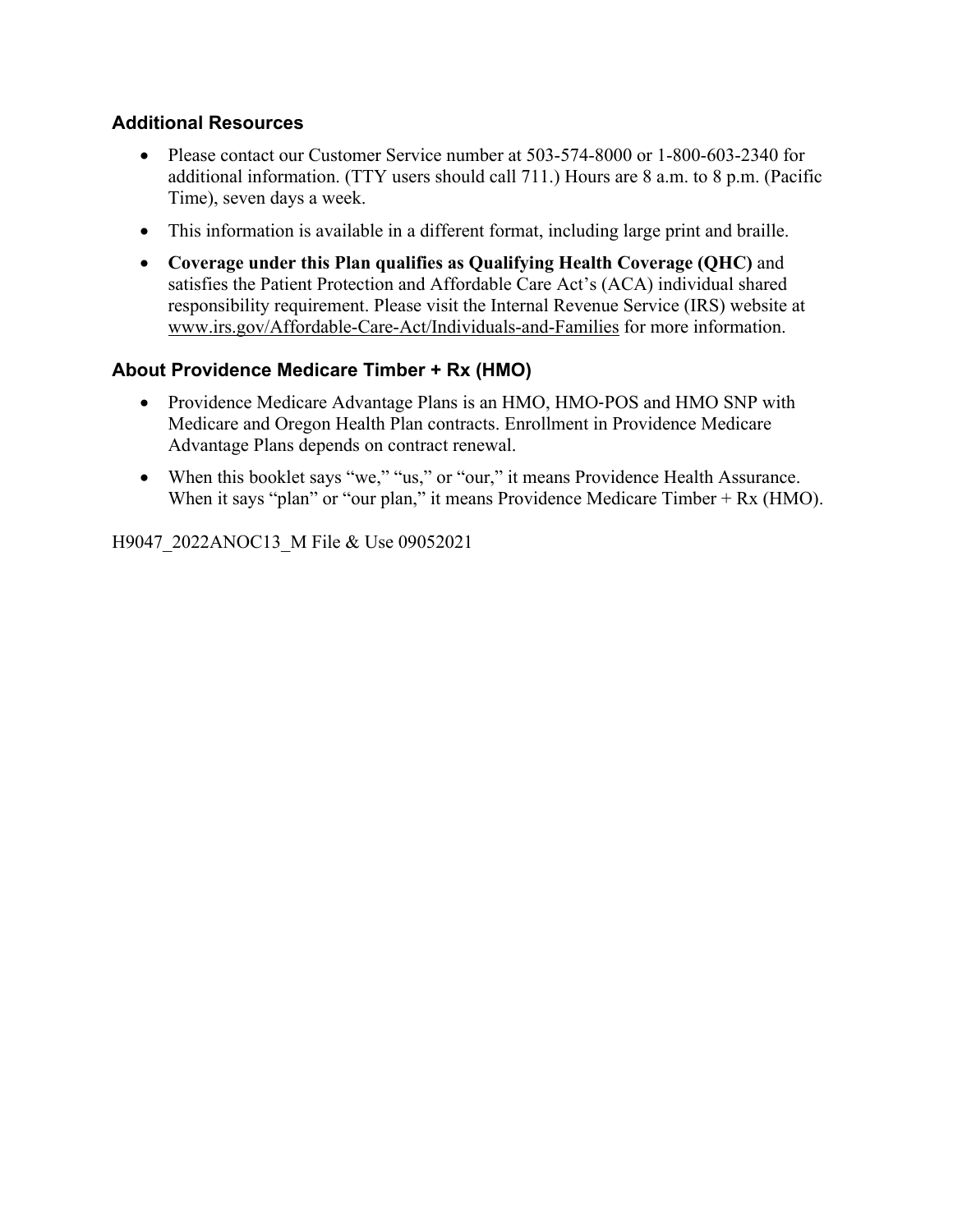## <span id="page-3-0"></span>**Summary of Important Costs for 2022**

The table below compares the 2021 costs and 2022 costs for Providence Medicare Timber + Rx (HMO) in several important areas. **Please note this is only a summary of changes**. A copy of the *Evidence of Coverage* is located on our website at [www.ProvidenceHealthAssurance.com](http://www.ProvidenceHealthAssurance.com). You may also call Customer Service to ask us to mail you an *Evidence of Coverage*.

| Cost                                                                                                                                                                                                                                                                                                                                                          | 2021 (this year)                                                                                                                                                                                          | 2022 (next year)                                                                                                                                                                                          |
|---------------------------------------------------------------------------------------------------------------------------------------------------------------------------------------------------------------------------------------------------------------------------------------------------------------------------------------------------------------|-----------------------------------------------------------------------------------------------------------------------------------------------------------------------------------------------------------|-----------------------------------------------------------------------------------------------------------------------------------------------------------------------------------------------------------|
| Monthly plan premium*<br>* Your premium may be higher or<br>lower than this amount. See<br>Section 1.1 for details.                                                                                                                                                                                                                                           | \$0                                                                                                                                                                                                       | \$0                                                                                                                                                                                                       |
| Maximum out-of-pocket amount<br>This is the most you will pay<br>out-of-pocket for your covered<br>services.<br>(See Section 1.2 for details.)                                                                                                                                                                                                                | \$5,500                                                                                                                                                                                                   | \$5,500                                                                                                                                                                                                   |
| <b>Doctor office visits</b>                                                                                                                                                                                                                                                                                                                                   | Primary care visits:<br>There is no coinsurance,<br>copayment, or deductible<br>per visit<br>Specialist visits:<br>\$40 copayment per visit                                                               | Primary care visits:<br>There is no coinsurance,<br>copayment, or deductible<br>per visit<br>Specialist visits:<br>\$40 copayment per visit                                                               |
| <b>Inpatient hospital stays</b><br>Includes inpatient acute, inpatient<br>rehabilitation, long-term care<br>hospitals and other types of<br>inpatient hospital services.<br>Inpatient hospital care starts the<br>day you are formally admitted to<br>the hospital with a doctor's order.<br>The day before you are discharged<br>is your last inpatient day. | \$450 copayment each day<br>for days 1-4 per<br>admission and there is no<br>coinsurance, copayment,<br>or deductible each day for<br>day 5 and beyond for<br>Medicare-covered<br>inpatient hospital care | \$450 copayment each day<br>for days 1-4 per<br>admission and there is no<br>coinsurance, copayment,<br>or deductible each day for<br>day 5 and beyond for<br>Medicare-covered<br>inpatient hospital care |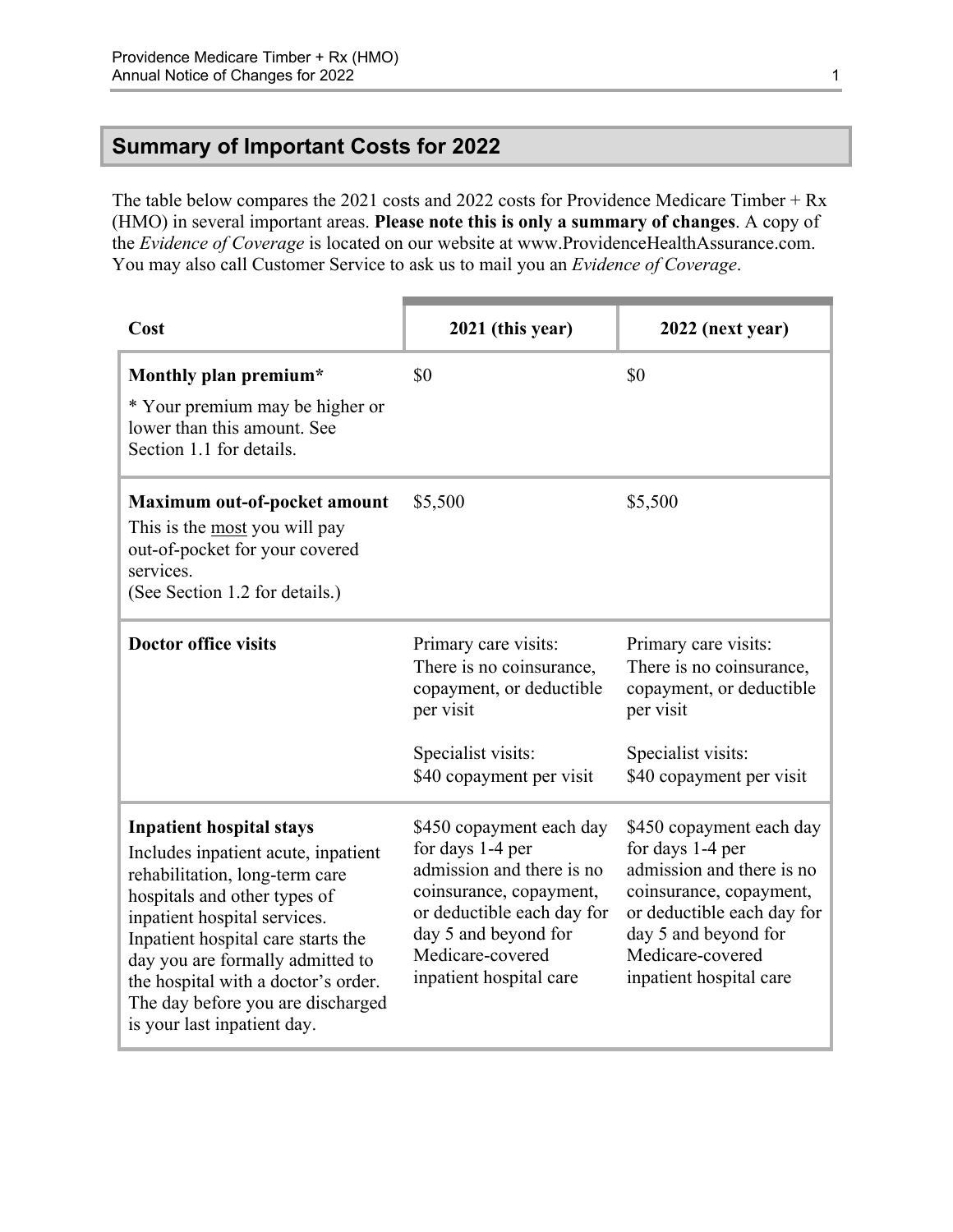| Cost                                                                                                                                                                                                                                                                                                                                                             | 2021 (this year)                                                                                                                   | 2022 (next year)                                                                                                                   |
|------------------------------------------------------------------------------------------------------------------------------------------------------------------------------------------------------------------------------------------------------------------------------------------------------------------------------------------------------------------|------------------------------------------------------------------------------------------------------------------------------------|------------------------------------------------------------------------------------------------------------------------------------|
| Part D prescription drug<br>coverage                                                                                                                                                                                                                                                                                                                             | Deductible: \$150                                                                                                                  | Deductible: \$150                                                                                                                  |
| (See Section 1.6 for details.)                                                                                                                                                                                                                                                                                                                                   | Copayment/Coinsurance<br>during the Initial<br>Coverage Stage:                                                                     | Copayment/Coinsurance<br>during the Initial<br>Coverage Stage:                                                                     |
|                                                                                                                                                                                                                                                                                                                                                                  | Drug Tier 1: \$0 per<br>prescription at a<br>preferred network<br>pharmacy or \$16 per<br>prescription at a<br>network pharmacy    | Drug Tier 1: \$0 per<br>prescription at a<br>preferred network<br>pharmacy or \$16 per<br>prescription at a<br>network pharmacy    |
| To find out which drugs are Select<br>Insulins, review the most recent<br>Drug List we provided<br>electronically. You can identify<br>Select Insulins by looking in the<br>formulary. They are indicated by<br>"SI" in the Requirements/Limits<br>section of the formulary. If you<br>have questions about the Drug List,<br>you can also call Customer Service | Drug Tier 2: \$10 per<br>prescription at a<br>preferred network<br>pharmacy or \$20 per<br>prescription at a<br>network pharmacy   | Drug Tier 2: \$10 per<br>prescription at a<br>preferred network<br>pharmacy or \$20 per<br>prescription at a<br>network pharmacy   |
|                                                                                                                                                                                                                                                                                                                                                                  | Additional coverage<br>for Select Insulins not<br>available                                                                        | \$10-\$20 for Select<br>Insulins per month                                                                                         |
| (Phone numbers for Customer<br>Service are found in Section 7.1 of<br>this booklet).                                                                                                                                                                                                                                                                             | Drug Tier 3: \$47 per<br>prescription at a<br>preferred network<br>pharmacy or \$47 per<br>prescription at a<br>network pharmacy   | Drug Tier 3: \$47 per<br>prescription at a<br>preferred network<br>pharmacy or \$47 per<br>prescription at a<br>network pharmacy   |
|                                                                                                                                                                                                                                                                                                                                                                  | Additional coverage<br>for Select Insulins not<br>available                                                                        | \$35 for Select<br>Insulins per month                                                                                              |
|                                                                                                                                                                                                                                                                                                                                                                  | Drug Tier 4: \$100 per<br>prescription at a<br>preferred network<br>pharmacy or \$100 per<br>prescription at a<br>network pharmacy | Drug Tier 4: \$100 per<br>prescription at a<br>preferred network<br>pharmacy or \$100 per<br>prescription at a<br>network pharmacy |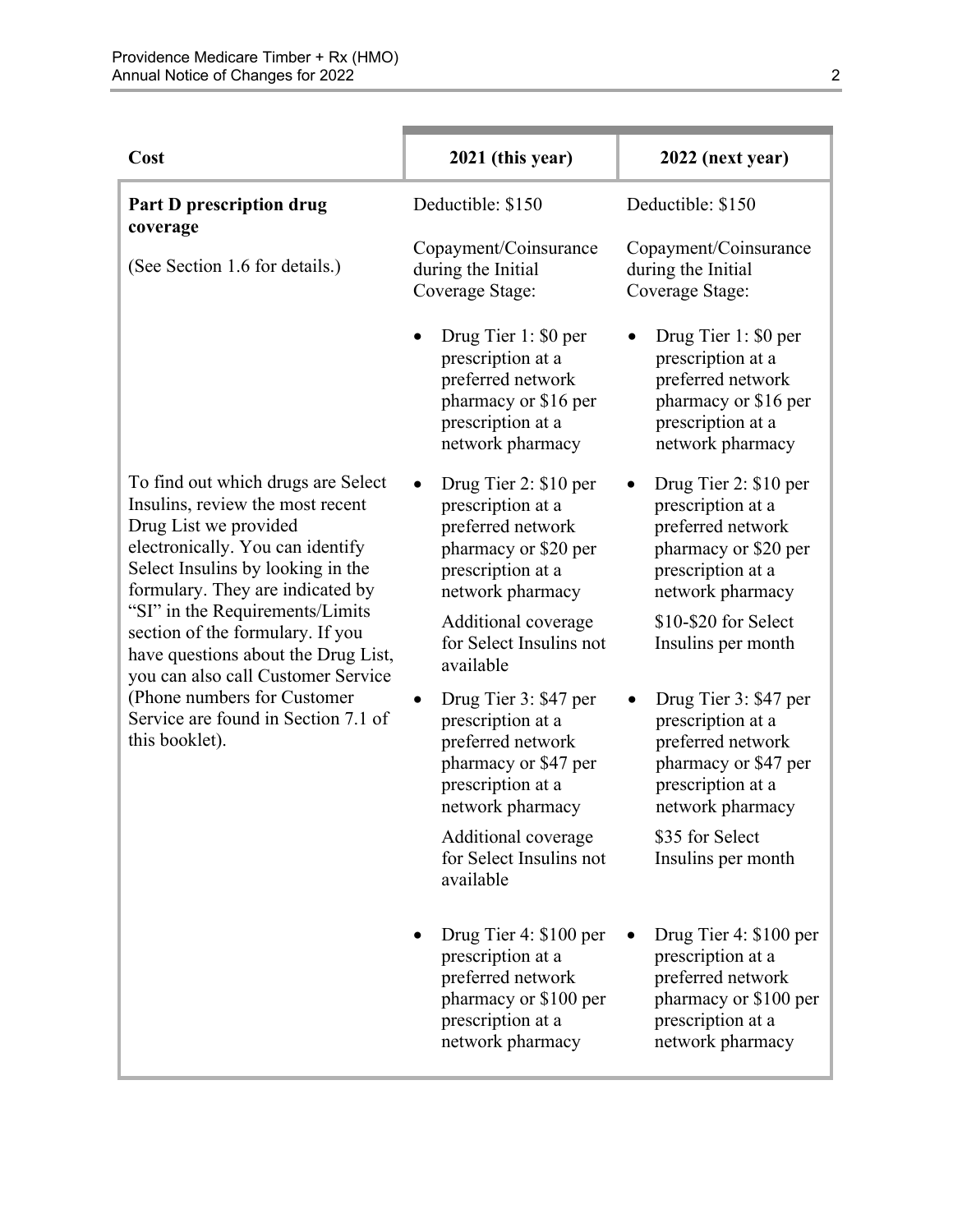| Cost | 2021 (this year)                                                                                                                    | 2022 (next year)                                                                                                                    |
|------|-------------------------------------------------------------------------------------------------------------------------------------|-------------------------------------------------------------------------------------------------------------------------------------|
|      | Drug Tier 5: $29\%$ of<br>the total cost at a<br>preferred network<br>pharmacy or 29% of<br>the total cost at a<br>network pharmacy | Drug Tier 5: $29\%$ of<br>the total cost at a<br>preferred network<br>pharmacy or 29% of<br>the total cost at a<br>network pharmacy |
|      | Drug Tier 6: Not<br>covered                                                                                                         | Drug Tier 6: \$0 per<br>prescription at a<br>preferred network<br>pharmacy or \$0 per<br>prescription at a<br>network pharmacy      |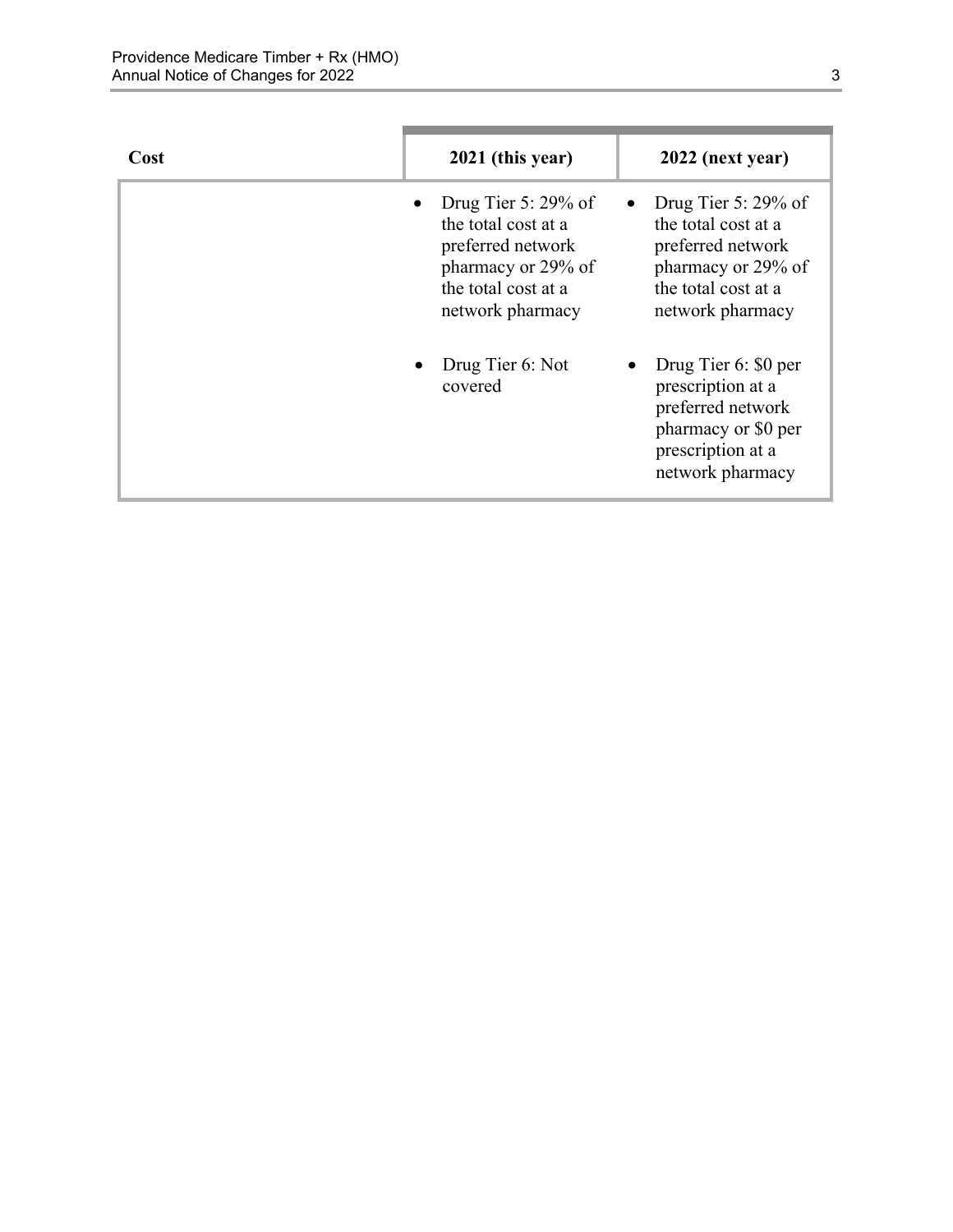## *Annual Notice of Changes* **for 2022 Table of Contents**

| <b>SECTION 1</b> | Changes to Benefits and Costs for Next Year 5                                 |  |
|------------------|-------------------------------------------------------------------------------|--|
|                  |                                                                               |  |
|                  |                                                                               |  |
|                  |                                                                               |  |
|                  |                                                                               |  |
|                  |                                                                               |  |
|                  |                                                                               |  |
| <b>SECTION 2</b> |                                                                               |  |
| <b>SECTION 3</b> |                                                                               |  |
|                  | Section 3.1 – If you want to stay in Providence Medicare Timber + Rx (HMO) 17 |  |
|                  |                                                                               |  |
| <b>SECTION 4</b> |                                                                               |  |
| <b>SECTION 5</b> | Programs That Offer Free Counseling about Medicare  18                        |  |
| <b>SECTION 6</b> | Programs That Help Pay for Prescription Drugs19                               |  |
| <b>SECTION 7</b> |                                                                               |  |
|                  | Section 7.1 – Getting Help from Providence Medicare Timber + Rx (HMO)20       |  |
|                  |                                                                               |  |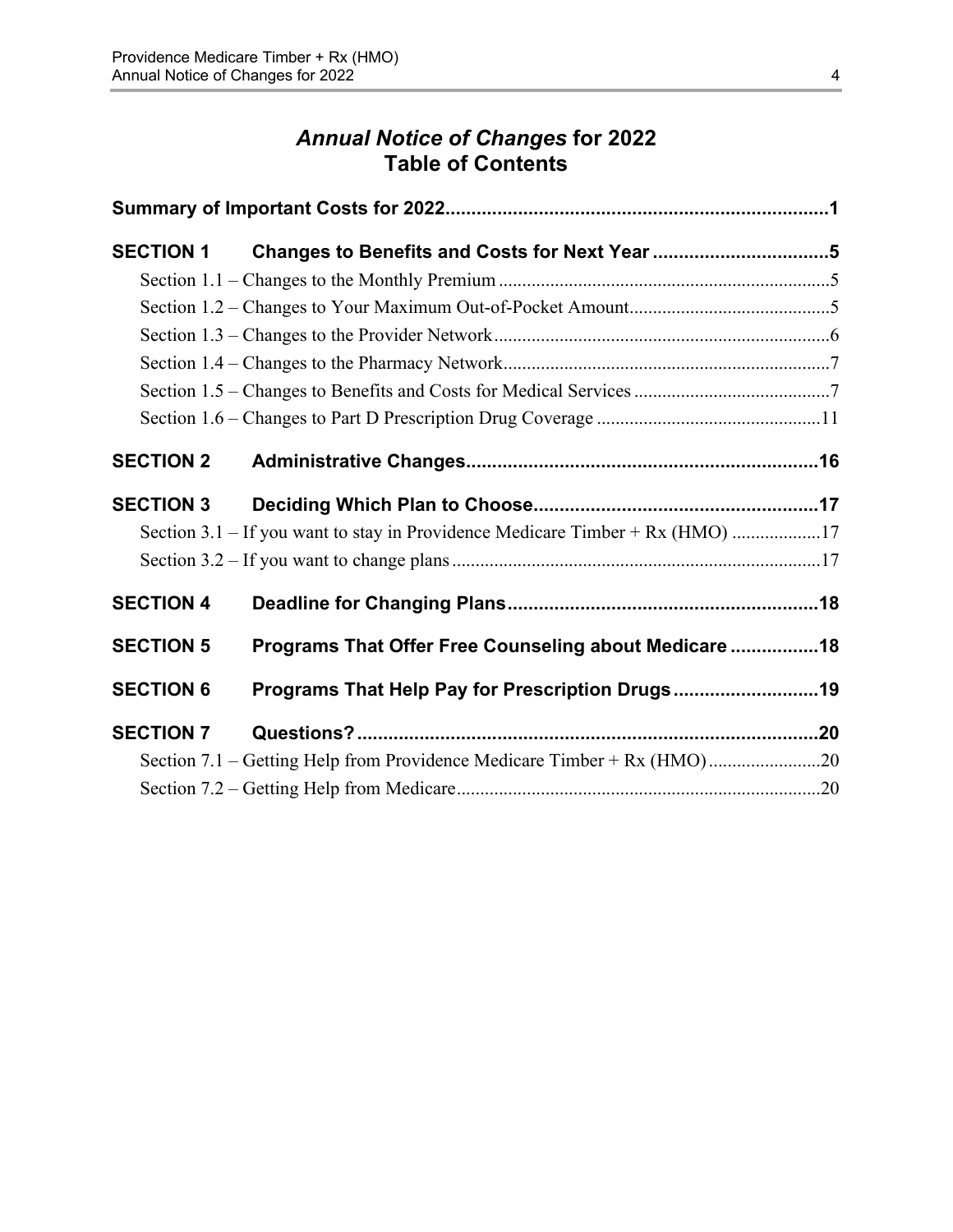## <span id="page-7-0"></span>**SECTION 1 Changes to Benefits and Costs for Next Year**

## <span id="page-7-1"></span>**Section 1.1 – Changes to the Monthly Premium**

| Cost                                                                                        | 2021 (this year)                                     | 2022 (next year)                                               |
|---------------------------------------------------------------------------------------------|------------------------------------------------------|----------------------------------------------------------------|
| <b>Monthly premium</b><br>(You must also continue to pay your)<br>Medicare Part B premium.) | \$0                                                  | \$0<br>There is no change for<br>the upcoming benefit<br>year. |
| <b>Optional Supplemental Dental</b><br>Coverage monthly premium                             | Providence Basic<br><b>Wrap Dental</b><br>\$29.40    | Providence Dental<br>Basic<br>\$32.50                          |
| <b>Optional Supplemental Dental</b><br>Coverage monthly premium                             | Providence Enhanced<br><b>Wrap Dental</b><br>\$42.20 | Providence Dental<br>Enhanced<br>\$45.10                       |

- Your monthly plan premium will be *more* if you are required to pay a lifetime Part D late enrollment penalty for going without other drug coverage that is at least as good as Medicare drug coverage (also referred to as "creditable coverage") for 63 days or more.
- If you have a higher income, you may have to pay an additional amount each month directly to the government for your Medicare prescription drug coverage.
- Your monthly premium will be *less* if you are receiving "Extra Help" with your prescription drug costs. Please see Section 6 regarding "Extra Help" from Medicare.

## <span id="page-7-2"></span>**Section 1.2 – Changes to Your Maximum Out-of-Pocket Amount**

 amount, you generally pay nothing for covered services for the rest of the year. To protect you, Medicare requires all health plans to limit how much you pay "out-of-pocket" during the year. This limit is called the "maximum out-of-pocket amount." Once you reach this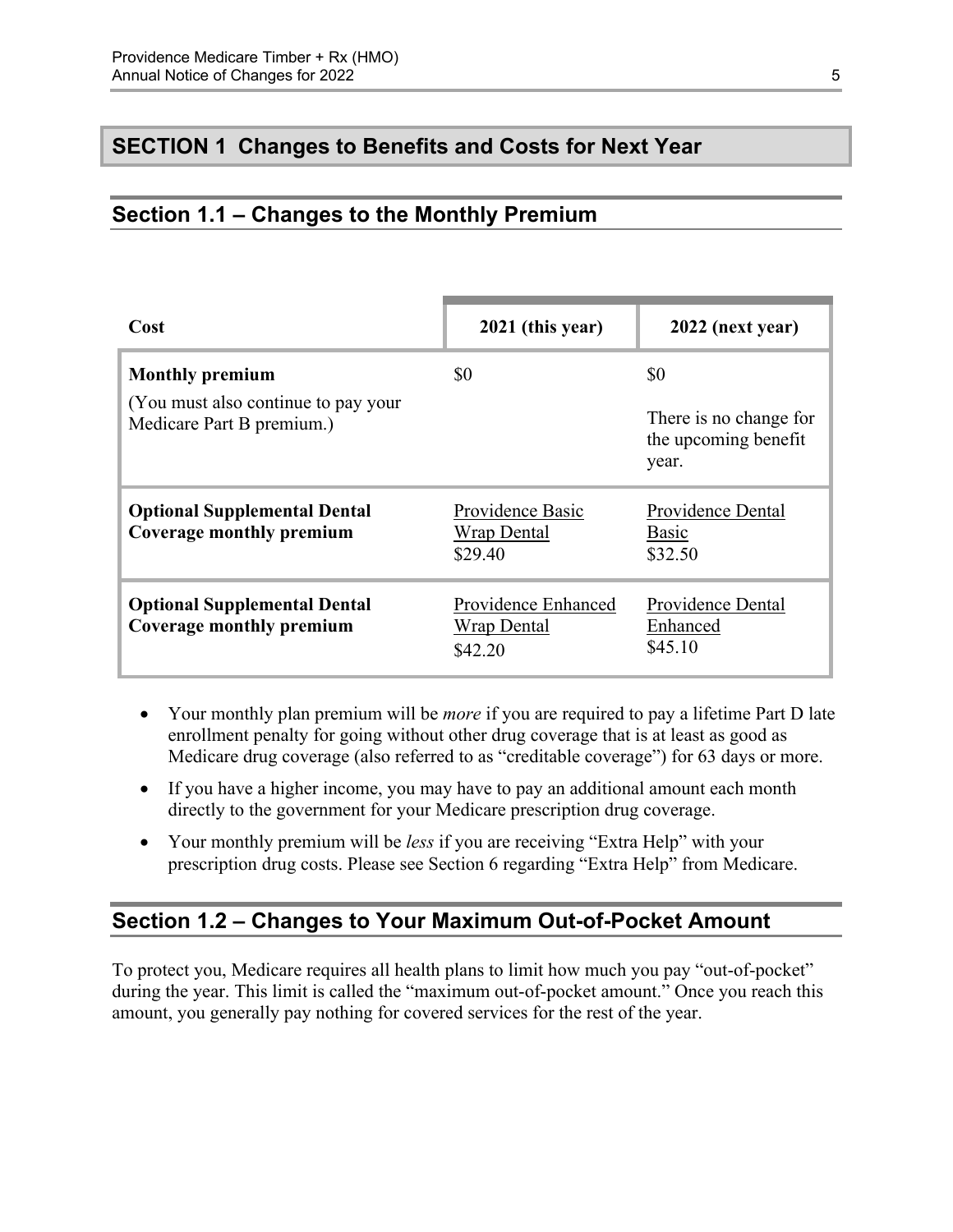| Cost                                                                                                                                                                                                                  | 2021 (this year) | 2022 (next year)                                                                                                                                                                                                        |  |
|-----------------------------------------------------------------------------------------------------------------------------------------------------------------------------------------------------------------------|------------------|-------------------------------------------------------------------------------------------------------------------------------------------------------------------------------------------------------------------------|--|
| Maximum out-of-pocket amount                                                                                                                                                                                          | \$5,500          | \$5,500                                                                                                                                                                                                                 |  |
| Your costs for covered medical<br>services (such as copays) count<br>toward your maximum out-of-<br>pocket amount. Your costs for<br>prescription drugs do not count<br>toward your maximum out-of-<br>pocket amount. |                  | Once you have paid<br>\$5,500 out-of-pocket for<br>covered services, you<br>will pay nothing for your<br>covered services for the<br>rest of the calendar year.<br>There is no change for the<br>upcoming benefit year. |  |

## <span id="page-8-0"></span>**Section 1.3 – Changes to the Provider Network**

 **to see if your providers (primary care provider, specialists, hospitals, etc.) are in our**  There are changes to our network of providers for next year. An updated *Provider and Pharmacy Directory* is located on our website at [www.ProvidenceHealthAssurance.com/findaprovider.](http://www.ProvidenceHealthAssurance.com/findaprovider) You may also call Customer Service for updated provider information or to ask us to mail you a *Provider and Pharmacy Directory*. **Please review the 2022** *Provider and Pharmacy Directory*  **network**.

It is important that you know that we may make changes to the hospitals, doctors and specialists (providers) that are part of your plan during the year. There are a number of reasons why your provider might leave your plan, but if your doctor or specialist does leave your plan, you have certain rights and protections summarized below:

- Even though our network of providers may change during the year, we must furnish you with uninterrupted access to qualified doctors and specialists.
- We will make a good faith effort to provide you with at least 30 days' notice that your provider is leaving our plan so that you have time to select a new provider.
- We will assist you in selecting a new qualified provider to continue managing your health care needs.
- If you are undergoing medical treatment you have the right to request, and we will work with you to ensure, that the medically necessary treatment you are receiving is not interrupted.
- If you believe we have not furnished you with a qualified provider to replace your previous provider or that your care is not being appropriately managed, you have the right to file an appeal of our decision.
- If you find out your doctor or specialist is leaving your plan, please contact us so we can assist you in finding a new provider to manage your care.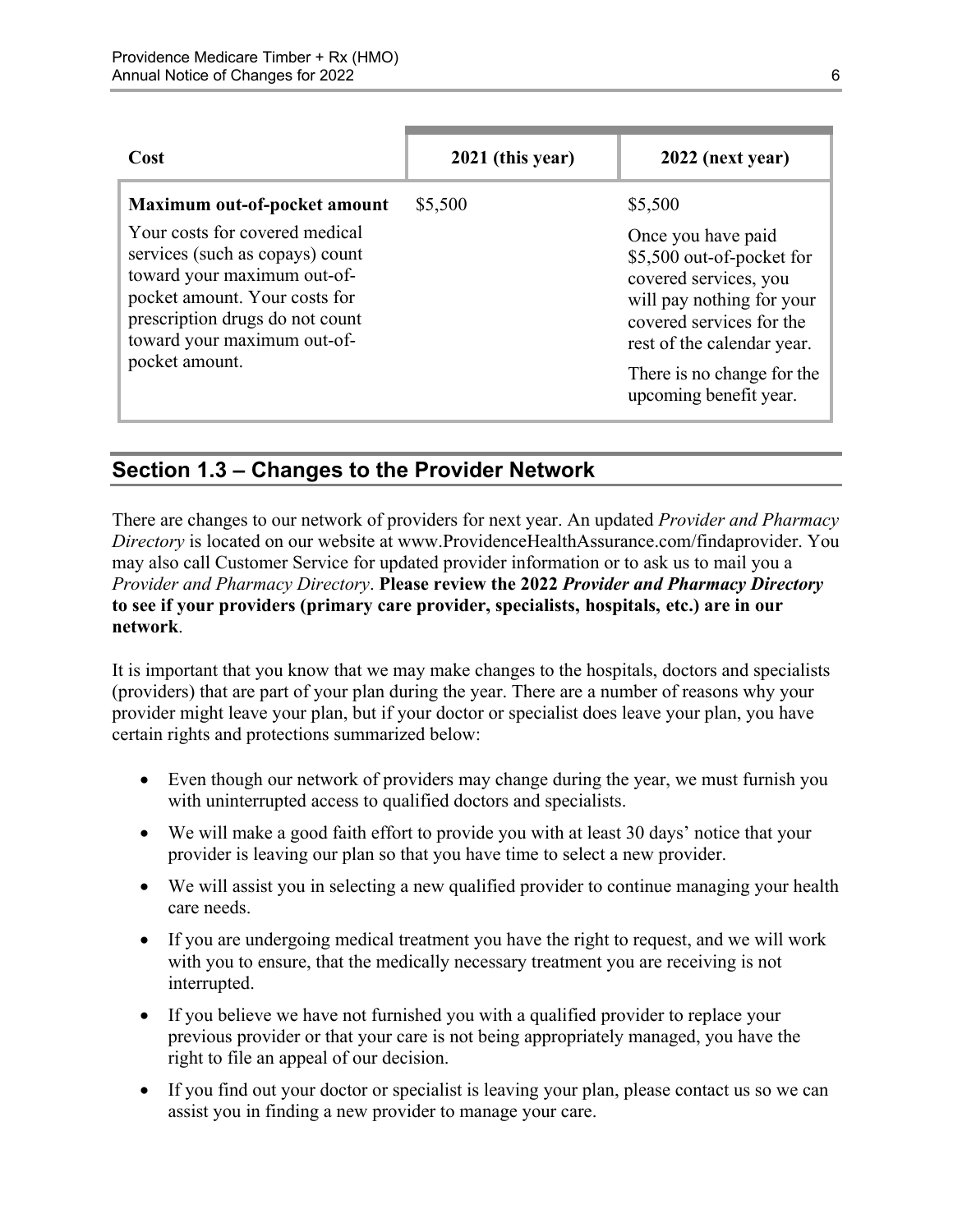## <span id="page-9-0"></span>**Section 1.4 – Changes to the Pharmacy Network**

Amounts you pay for your prescription drugs may depend on which pharmacy you use. Medicare drug plans have a network of pharmacies. In most cases, your prescriptions are covered *only* if they are filled at one of our network pharmacies. Our network includes pharmacies with preferred cost sharing, which may offer you lower cost sharing than the standard cost sharing offered by other network pharmacies for some drugs.

There are changes to our network of pharmacies for next year. An updated *Provider and Pharmacy Directory* is located on our website at [www.ProvidenceHealthAssurance.com/findaprovider](http://www.ProvidenceHealthAssurance.com/findaprovider). You may also call Customer Service for updated provider information or to ask us to mail you a *Provider and Pharmacy Directory*. **Please review the 2022** *Provider and Pharmacy Directory* **to see which pharmacies are in our** 

## **Section 1.5 – Changes to Benefits and Costs for Medical Services**

We are changing our coverage for certain medical services next year. The information below describes these changes. For details about the coverage and costs for these services, see Chapter 4, *Medical Benefits Chart (what is covered and what you pay)*, in your *2022 Evidence of Coverage.* 

#### **Opioid treatment program services**

<span id="page-9-1"></span>**network**.

Members of our plan with opioid use disorder (OUD) can receive coverage of services to treat OUD through an Opioid Treatment Program (OTP) which includes the following services:

- U.S. Food and Drug Administration (FDA)-approved opioid agonist and antagonist medication-assisted treatment (MAT) medications.
- Dispensing and administration of MAT medications (if applicable)
- Substance use counseling
- Individual and group therapy
- Toxicology testing
- Intake activities
- Periodic assessments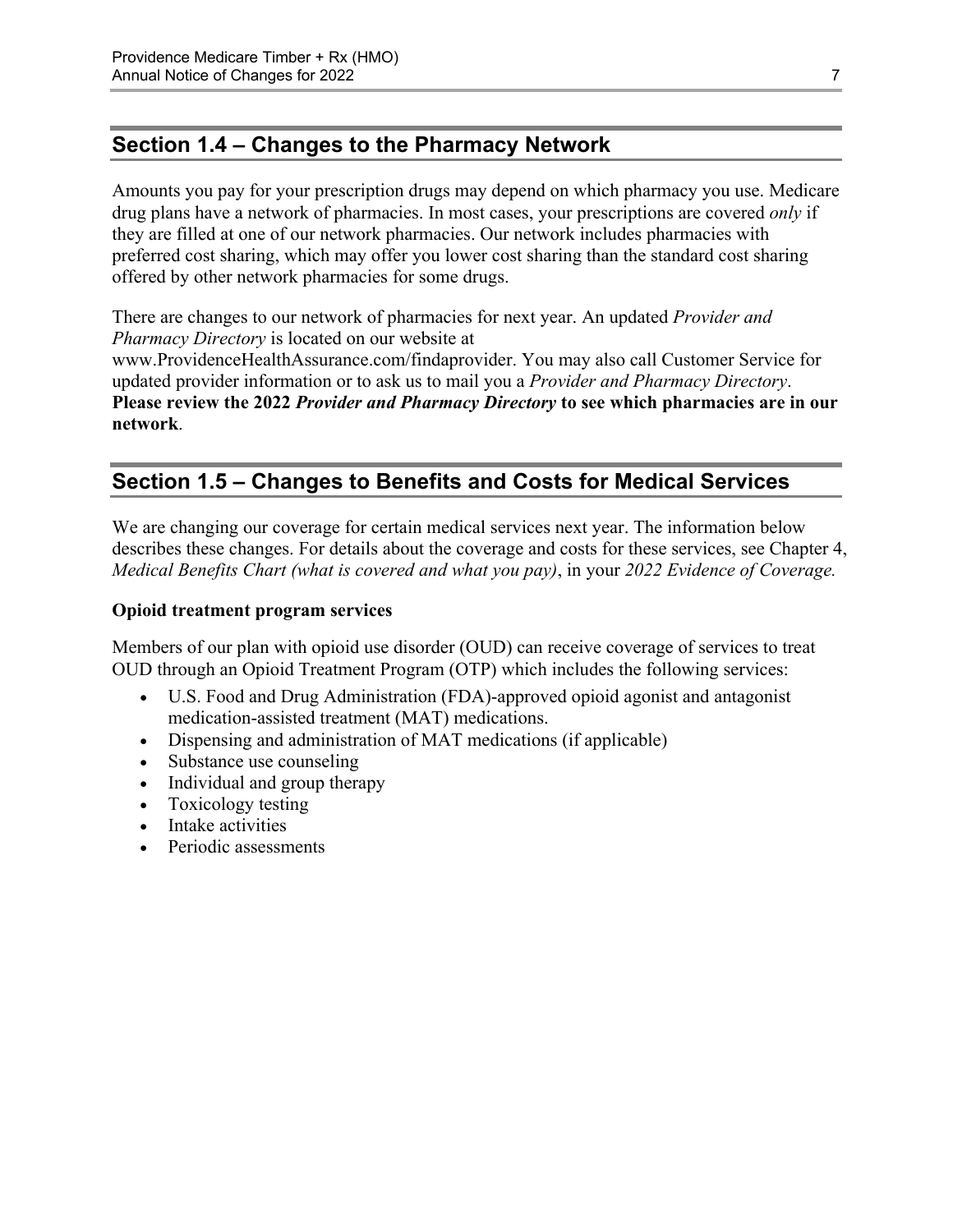| Cost                                                    | 2021 (this year)                                                                                                                                                                                                                                                                                                         | 2022 (next year)                                                                                                                                                                                                                                                                       |
|---------------------------------------------------------|--------------------------------------------------------------------------------------------------------------------------------------------------------------------------------------------------------------------------------------------------------------------------------------------------------------------------|----------------------------------------------------------------------------------------------------------------------------------------------------------------------------------------------------------------------------------------------------------------------------------------|
| <b>Dental services (embedded</b><br>routine preventive) | You pay a \$15 copayment for<br>each preventive dental visit<br>where any of the following<br>covered services are<br>completed:                                                                                                                                                                                         | You pay a \$15 copayment for<br>each preventive dental visit<br>where any of the following<br>covered services are<br>completed:                                                                                                                                                       |
|                                                         | Two evaluations in total<br>per calendar year<br>including a maximum of<br>one comprehensive<br>evaluation per 36 months                                                                                                                                                                                                 | Two evaluations in total<br>per calendar year<br>including a maximum of<br>one comprehensive<br>evaluation per 36 months<br>and one limited oral<br>evaluation per 12 months                                                                                                           |
|                                                         | Two cleanings (excluding<br>periodontal cleanings) per<br>calendar year                                                                                                                                                                                                                                                  | Two cleanings (excluding<br>٠<br>periodontal cleanings) per<br>calendar year                                                                                                                                                                                                           |
|                                                         | One bitewing x-ray per<br>calendar year or one full<br>mouth diagnostic x-ray<br>every five years                                                                                                                                                                                                                        | Any combination of<br>bitewing x-rays, two per<br>calendar year or one full<br>mouth diagnostic x-ray,<br>for a total of two                                                                                                                                                           |
|                                                         | Emergency palliative<br>treatment (only if no<br>services other than exam<br>and x-rays were<br>performed on the same<br>date of service)                                                                                                                                                                                | Emergency palliative<br>treatment (only if no<br>services other than exam<br>and x-rays were<br>performed on the same<br>date of service)                                                                                                                                              |
| <b>Fitness benefit</b>                                  | The Silver&Fit <sup>®</sup> Healthy<br>Aging and Exercise Program<br>is offered to eligible<br>Medicare Advantage<br>beneficiaries. The following<br>choices are available to you<br>at no cost: You can select one<br>fitness center membership,<br>one Stay Fit Kit, and one<br>Home Fitness Kit each<br>benefit year. | The Silver&Fit® Healthy<br>Aging and Exercise Program<br>is offered to eligible<br>Medicare Advantage<br>beneficiaries. The following<br>choices are available to you<br>at no cost: You can select one<br>fitness center membership<br>and one Home Fitness Kit<br>each benefit year. |
|                                                         |                                                                                                                                                                                                                                                                                                                          | You also have access to the<br>Premium Fitness Network for<br>an additional cost per month.                                                                                                                                                                                            |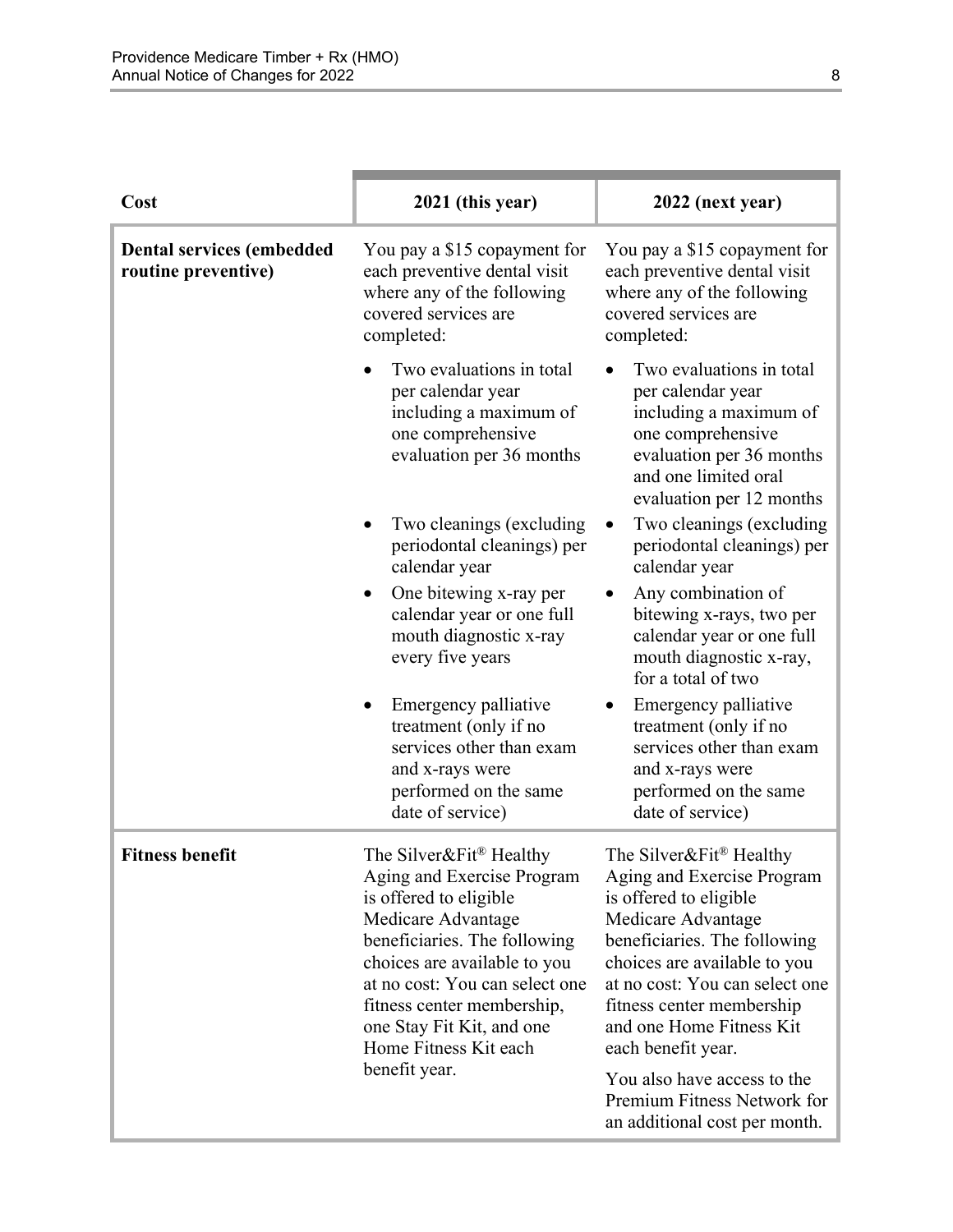| Cost                               | 2021 (this year)                                                                                                                                                                                                                                                                                              | 2022 (next year)                                                                                                                                                                                                                                                                                                                                                      |
|------------------------------------|---------------------------------------------------------------------------------------------------------------------------------------------------------------------------------------------------------------------------------------------------------------------------------------------------------------|-----------------------------------------------------------------------------------------------------------------------------------------------------------------------------------------------------------------------------------------------------------------------------------------------------------------------------------------------------------------------|
| <b>Health and wellness classes</b> | Health and wellness includes<br>educational classes on the<br>topics of weight<br>management, stress<br>reduction, fall prevention,<br>pain education, osteoporosis,<br>yoga, childbirth, smoking<br>cessation, progressive<br>disorders, and nutrition<br>offered at participating<br>Providence facilities. | Health and wellness includes<br>educational classes on the<br>topics of weight<br>management, stress<br>reduction, fall prevention,<br>pain education, urinary<br>incontinence-pelvic floor,<br>osteoporosis, yoga, smoking<br>cessation, progressive<br>disorders and nutrition. You<br>may access classes offered<br>virtually through<br>participating facilities. |
|                                    | You have an allowance of<br>\$500 for health and wellness<br>classes.                                                                                                                                                                                                                                         | You have an unlimited<br>allowance for health and<br>wellness classes.                                                                                                                                                                                                                                                                                                |
| <b>Hearing aids</b>                | This benefit is administered<br>by TruHearing                                                                                                                                                                                                                                                                 | This benefit is administered<br>by TruHearing                                                                                                                                                                                                                                                                                                                         |
|                                    | You pay a \$499 copayment<br>per Advanced hearing aid or<br>a \$799 copayment per<br>Premium hearing aid.                                                                                                                                                                                                     | You pay a \$699 copayment<br>per Advanced hearing aid or<br>a \$999 copayment per<br>Premium hearing aid.                                                                                                                                                                                                                                                             |
|                                    | Hearing Aid purchases<br>include:<br>3 provider visits within<br>first year of hearing aid<br>purchase<br>45-day trial period<br>3-year extended warranty<br>48 batteries per aid for<br>non-rechargeable models                                                                                              | Hearing Aid purchases<br>include:<br>First year of follow-up<br>provider visits<br>60-day trial period<br>٠<br>3-year extended warranty<br>٠<br>80 batteries per aid for<br>$\bullet$<br>non-rechargeable models                                                                                                                                                      |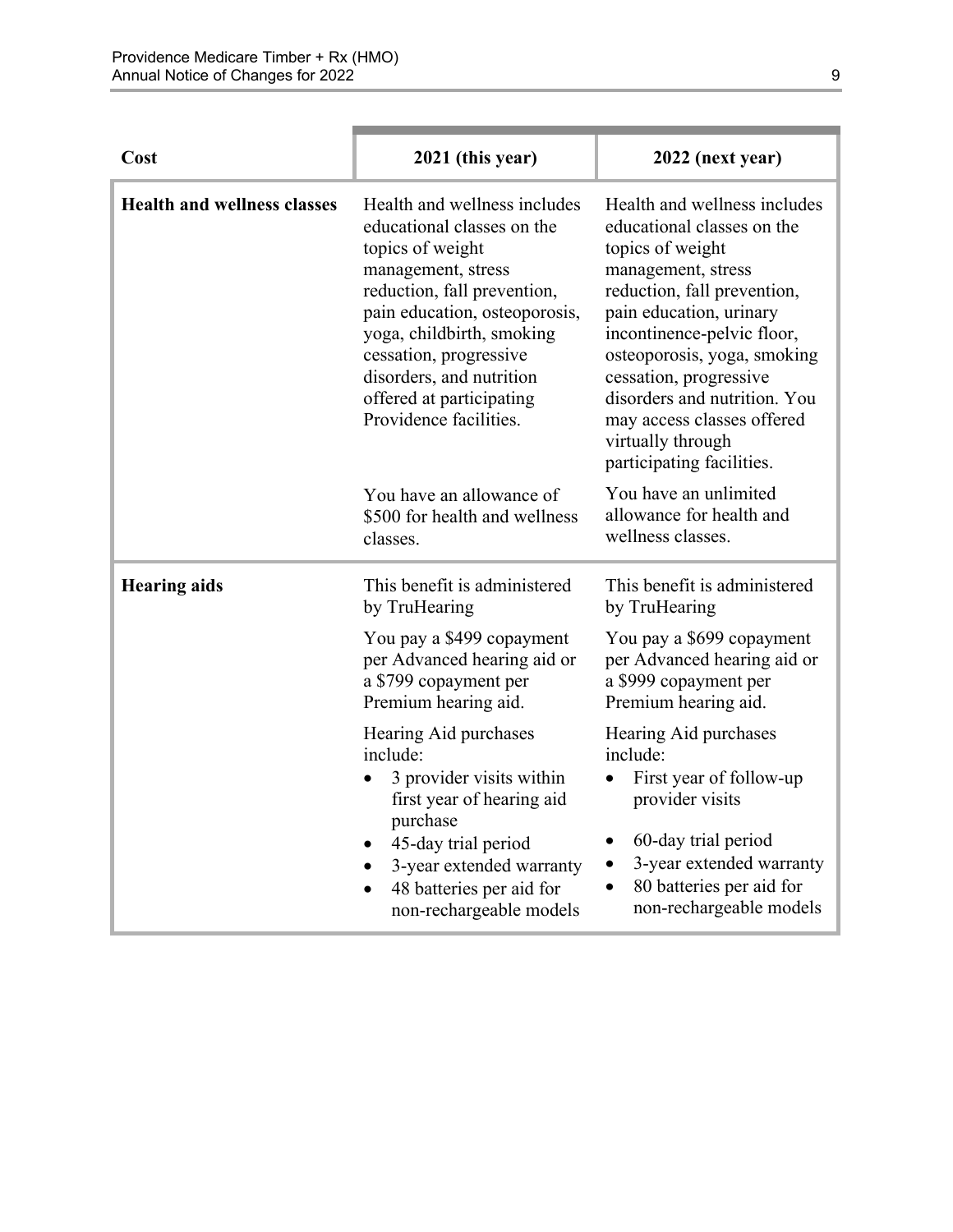| Cost                                                                                                                                 | 2021 (this year)                                                                                                                                                                                       | 2022 (next year)                                                                                                                                                                                                                                                                                                                                                   |
|--------------------------------------------------------------------------------------------------------------------------------------|--------------------------------------------------------------------------------------------------------------------------------------------------------------------------------------------------------|--------------------------------------------------------------------------------------------------------------------------------------------------------------------------------------------------------------------------------------------------------------------------------------------------------------------------------------------------------------------|
| Meal delivery program<br>(non-Medicare-covered)                                                                                      | Meal delivery program is not<br>covered.                                                                                                                                                               | There is no coinsurance,<br>copayment, or deductible for<br>non-Medicare-covered meal<br>delivery program.<br>(two meals per day for 14<br>days (total of 28 meals),<br>immediately following each<br>inpatient hospitalization).<br>There is no plan coverage.<br>limit.                                                                                          |
| <b>Optional Providence Dental</b><br><b>Basic</b><br>(this optional supplemental<br>benefit is available for an<br>extra premium)    | You pay 0% of the total cost<br>for covered preventive and<br>diagnostic services, including<br>exams and x-rays.<br>You pay 50% of the total cost<br>for comprehensive dental<br>diagnostic services. | You pay 0% of the total cost<br>for covered preventive and<br>diagnostic services, including<br>exams, cleanings, and x-rays.<br>You pay 50% of the total cost<br>for comprehensive dental<br>diagnostic services.<br>The list of services covered<br>by your plan has changed, for<br>a full list of covered services<br>please see your Evidence of<br>Coverage. |
| <b>Optional Providence Dental</b><br><b>Enhanced</b><br>(this optional supplemental<br>benefit is available for an<br>extra premium) | You pay 0% of the total cost<br>for covered preventive and<br>diagnostic services, including<br>exams and x-rays.<br>You pay 50% of the total cost<br>for comprehensive dental<br>diagnostic services. | You pay 0% of the total cost<br>for covered preventive and<br>diagnostic services, including<br>exams, cleanings, and x-rays.<br>You pay 50% of the total cost<br>for comprehensive dental<br>diagnostic services.<br>The list of services covered<br>by your plan has changed, for<br>a full list of covered services<br>please see your Evidence of<br>Coverage. |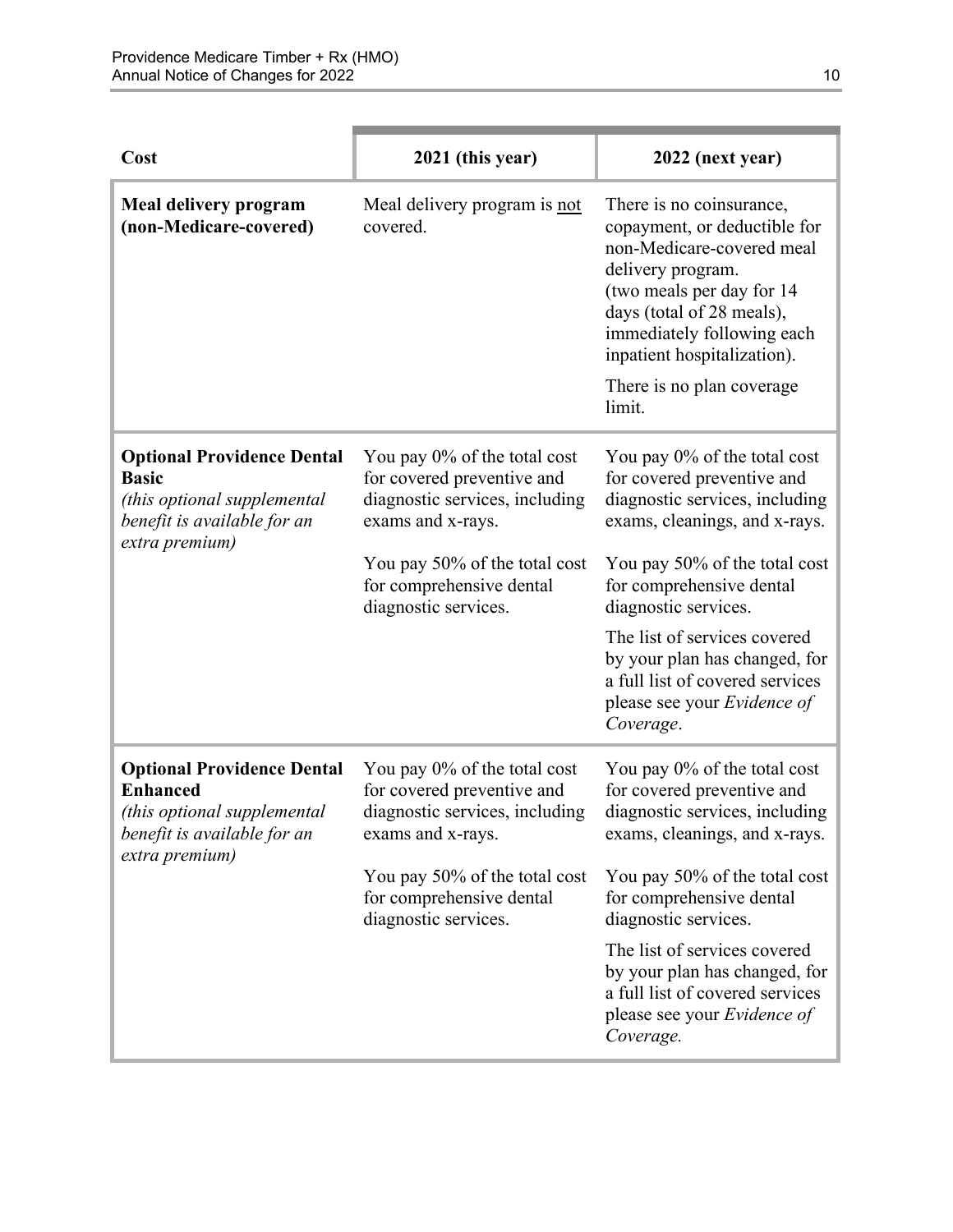| Cost                                                       | 2021 (this year)                                                          | 2022 (next year)                                                                                                                                               |
|------------------------------------------------------------|---------------------------------------------------------------------------|----------------------------------------------------------------------------------------------------------------------------------------------------------------|
| <b>Personal Emergency</b><br><b>Response System (PERS)</b> | Personal Emergency<br>Response System (PERS)<br>services are not covered. | There is no coinsurance,<br>copayment, or deductible for<br>Personal Emergency<br>Response System (PERS)<br>services.                                          |
| <b>Routine hearing services</b>                            | Routine hearing aid<br>fitting/evaluation visits are<br>not covered.      | This benefit is administered<br>by TruHearing<br>There is no coinsurance,<br>copayment, or deductible for<br>routine hearing aid<br>fitting/evaluation visits. |

## <span id="page-13-0"></span>**Section 1.6 – Changes to Part D Prescription Drug Coverage**

#### **Changes to Our Drug List**

Our list of covered drugs is called a Formulary or "Drug List." A copy of our Drug List is provided electronically.

We made changes to our Drug List, including changes to the drugs we cover and changes to the restrictions that apply to our coverage for certain drugs. **Review the Drug List to make sure your drugs will be covered next year and to see if there will be any restrictions.** 

If you are affected by a change in drug coverage, you can:

- **Work with your doctor (or other prescriber) and ask the plan to make an exception**  to cover the drug.
	- o To learn what you must do to ask for an exception, see Chapter 9 of your *E*v*idence of Coverage (What to do if you have a problem or complaint (coverage decisions, appeals, complaints))* or call Customer Service.
- **Work with your doctor (or other prescriber) to find a different drug** that we cover. You can call Customer Service to ask for a list of covered drugs that treat the same medical condition.

 Section 5.2 of the *Evidence of Coverage.*) During the time when you are getting a temporary In some situations, we are required to cover a temporary supply of a non-formulary drug in the first 90 days of the plan year or the first 90 days of membership to avoid a gap in therapy. (To learn more about when you can get a temporary supply and how to ask for one, see Chapter 5, supply of a drug, you should talk with your doctor to decide what to do when your temporary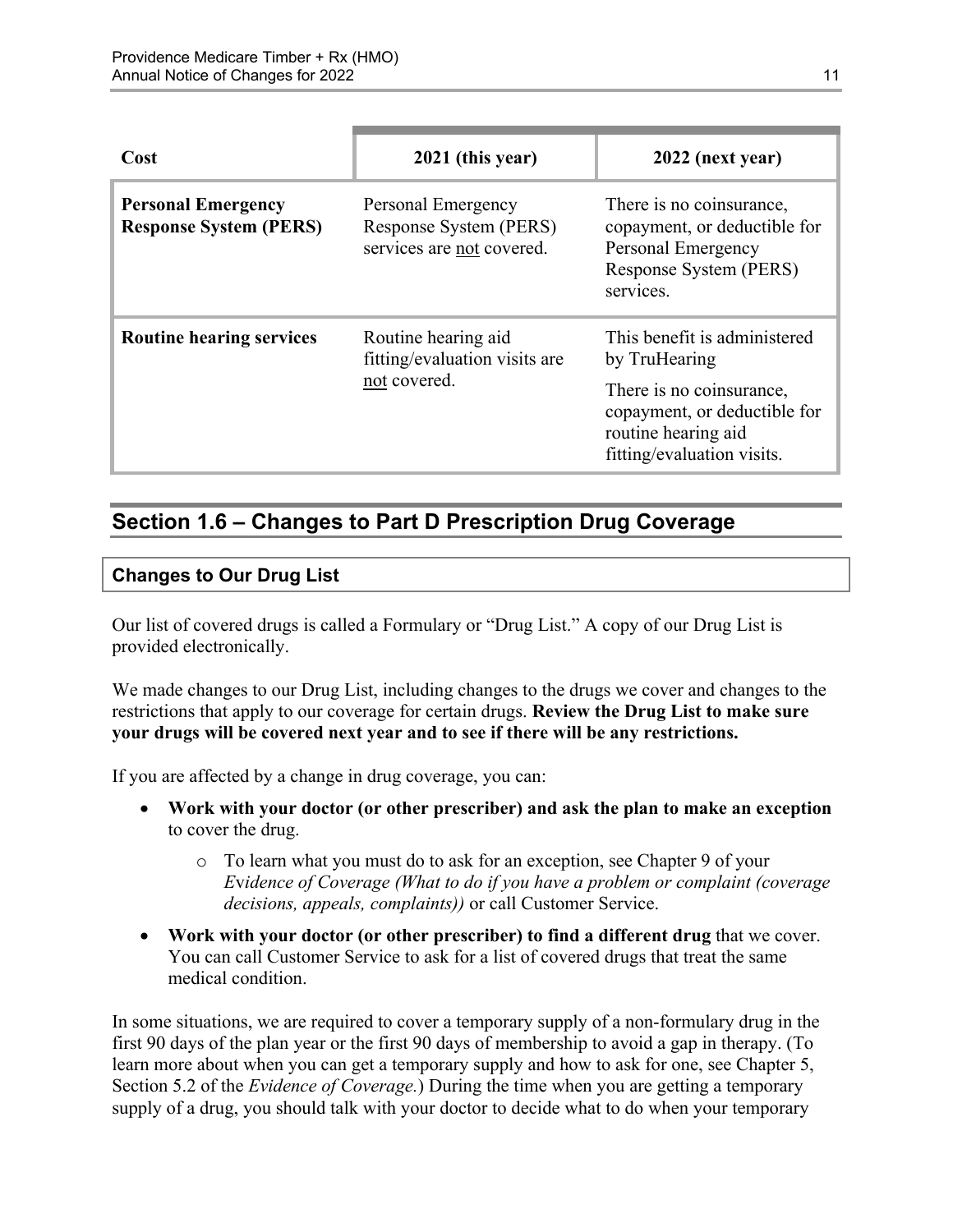supply runs out. You can either switch to a different drug covered by the plan or ask the plan to make an exception for you and cover your current drug.

If you had an approved formulary exception during the previous year, a new request may need to be submitted for the current year. To see if you need a new formulary exception request, you may call Customer Service.

Most of the changes in the Drug List are new for the beginning of each year. However, during the year, we might make other changes that are allowed by Medicare rules.

When we make these changes to the Drug List during the year, you can still work with your doctor (or other prescriber) and ask us to make an exception to cover the drug. We will also continue to update our online Drug List as scheduled and provide other required information to reflect drug changes. (To learn more about changes we may make to the Drug List, see Chapter 5, Section 6 of the Evidence of Coverage.)

#### **Changes to Prescription Drug Costs**

*Note:* If you are in a program that helps pay for your drugs ("Extra Help"), **the information about costs for Part D prescription drugs may not apply to you.** We have included a separate insert, called the "Evidence of Coverage Rider for People Who Get Extra Help Paying for Prescription Drugs" (also called the "Low Income Subsidy Rider" or the "LIS Rider"), which tells you about your drug costs. If you receive "Extra Help" and didn't receive this insert with this packet, please call Customer Service and ask for the "LIS Rider."

There are four "drug payment stages." How much you pay for a Part D drug depends on which drug payment stage you are in. (You can look in Chapter 6, Section 2 of your *Evidence of Coverage* for more information about the stages.)

The information below shows the changes for next year to the first two stages – the Yearly Deductible Stage and the Initial Coverage Stage. (Most members do not reach the other two stages – the Coverage Gap Stage or the Catastrophic Coverage Stage. To get information about your costs in these stages, look at Chapter 6, Sections 6 and 7, in the *Evidence of Coverage*, which is located on our website a[t www.ProvidenceHealthAssurance.com.](http://www.ProvidenceHealthAssurance.com) You may also call Customer Service to ask us to mail you an *Evidence of Coverage*.)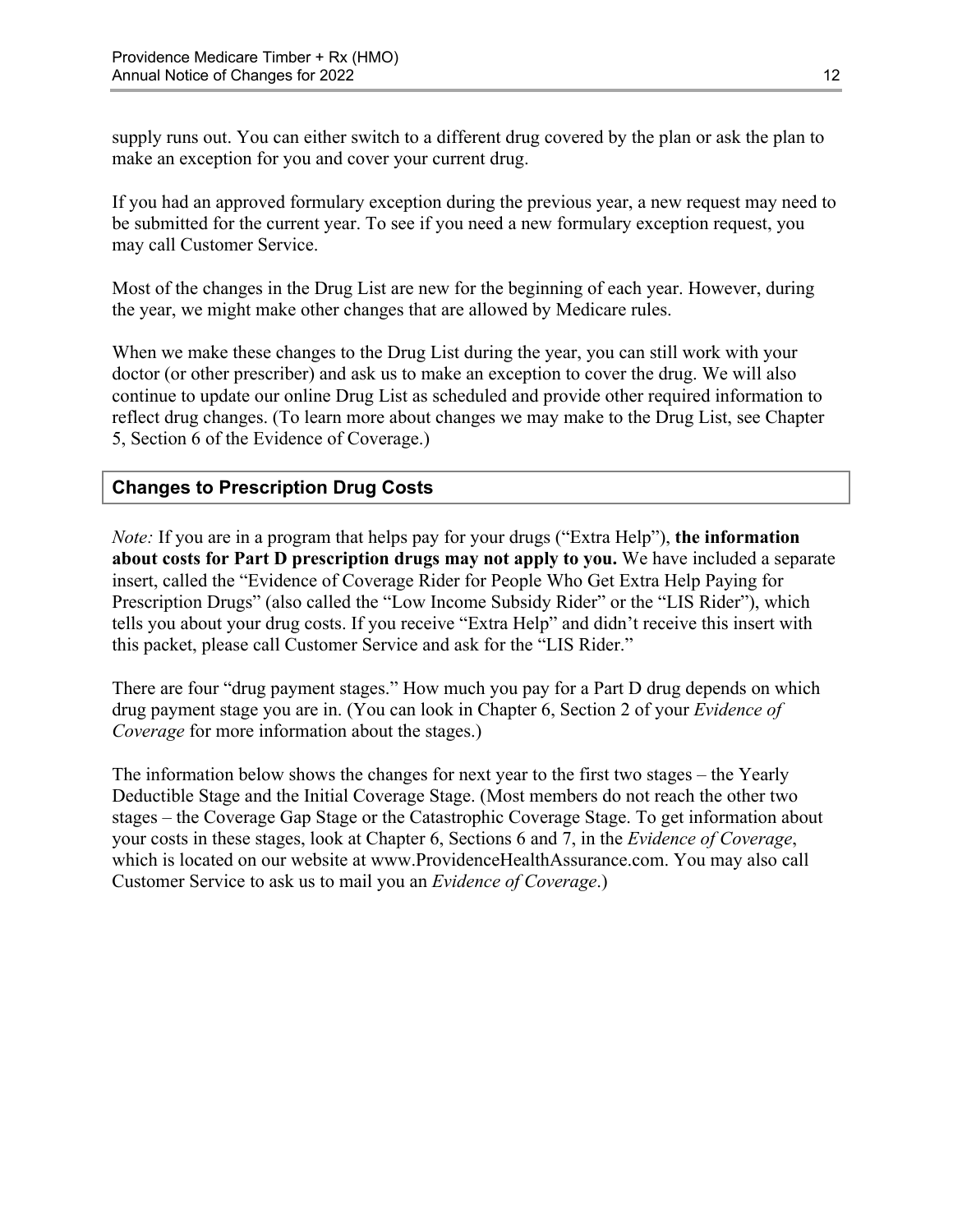## **Changes to the Deductible Stage**

| 2021 (this year)                                                                                                                                                                                                                                                                                                                                                                                                                                                                            | 2022 (next year)                                                                                                                                                                                                                                                                                                                                                                                                                                                                                                                                                                                                 |
|---------------------------------------------------------------------------------------------------------------------------------------------------------------------------------------------------------------------------------------------------------------------------------------------------------------------------------------------------------------------------------------------------------------------------------------------------------------------------------------------|------------------------------------------------------------------------------------------------------------------------------------------------------------------------------------------------------------------------------------------------------------------------------------------------------------------------------------------------------------------------------------------------------------------------------------------------------------------------------------------------------------------------------------------------------------------------------------------------------------------|
| The deductible is \$150.                                                                                                                                                                                                                                                                                                                                                                                                                                                                    | The deductible is \$150.                                                                                                                                                                                                                                                                                                                                                                                                                                                                                                                                                                                         |
| During this stage, you pay<br>\$0 per prescription cost<br>sharing for drugs on Tier 1<br>and \$10 per prescription<br>cost sharing for drugs on<br>Tier 2 from a <i>preferred</i><br>retail pharmacy; \$16 per<br>prescription cost sharing<br>for drugs on Tier 1 and<br>\$20 per prescription cost<br>sharing for drugs on Tier 2<br>from a <i>standard</i> retail<br>pharmacy; and the full<br>cost of drugs on Tier 3, 4,<br>and 5 until you have<br>reached the yearly<br>deductible. | During this stage, you pay<br>\$0 per prescription cost<br>sharing for drugs on Tier<br>1, \$10 per prescription<br>cost sharing for drugs on<br>Tier 2, and \$0 per<br>prescription cost sharing<br>for drugs on Tier 6 from a<br><i>preferred</i> retail pharmacy;<br>\$16 per prescription cost<br>sharing for drugs on Tier<br>1, \$20 per prescription<br>cost sharing for drugs on<br>Tier 2, and \$0 per<br>prescription cost sharing<br>for drugs on Tier 6 from a<br>standard retail pharmacy;<br>and the full cost of drugs<br>on Tier 3, 4, and 5 until<br>you have reached the<br>yearly deductible. |
|                                                                                                                                                                                                                                                                                                                                                                                                                                                                                             | There is no deductible for<br>Providence Medicare<br>Timber + $Rx$ (HMO) for<br>Select Insulins. You pay<br>\$10-\$35 per month for<br>Select Insulins.                                                                                                                                                                                                                                                                                                                                                                                                                                                          |
|                                                                                                                                                                                                                                                                                                                                                                                                                                                                                             |                                                                                                                                                                                                                                                                                                                                                                                                                                                                                                                                                                                                                  |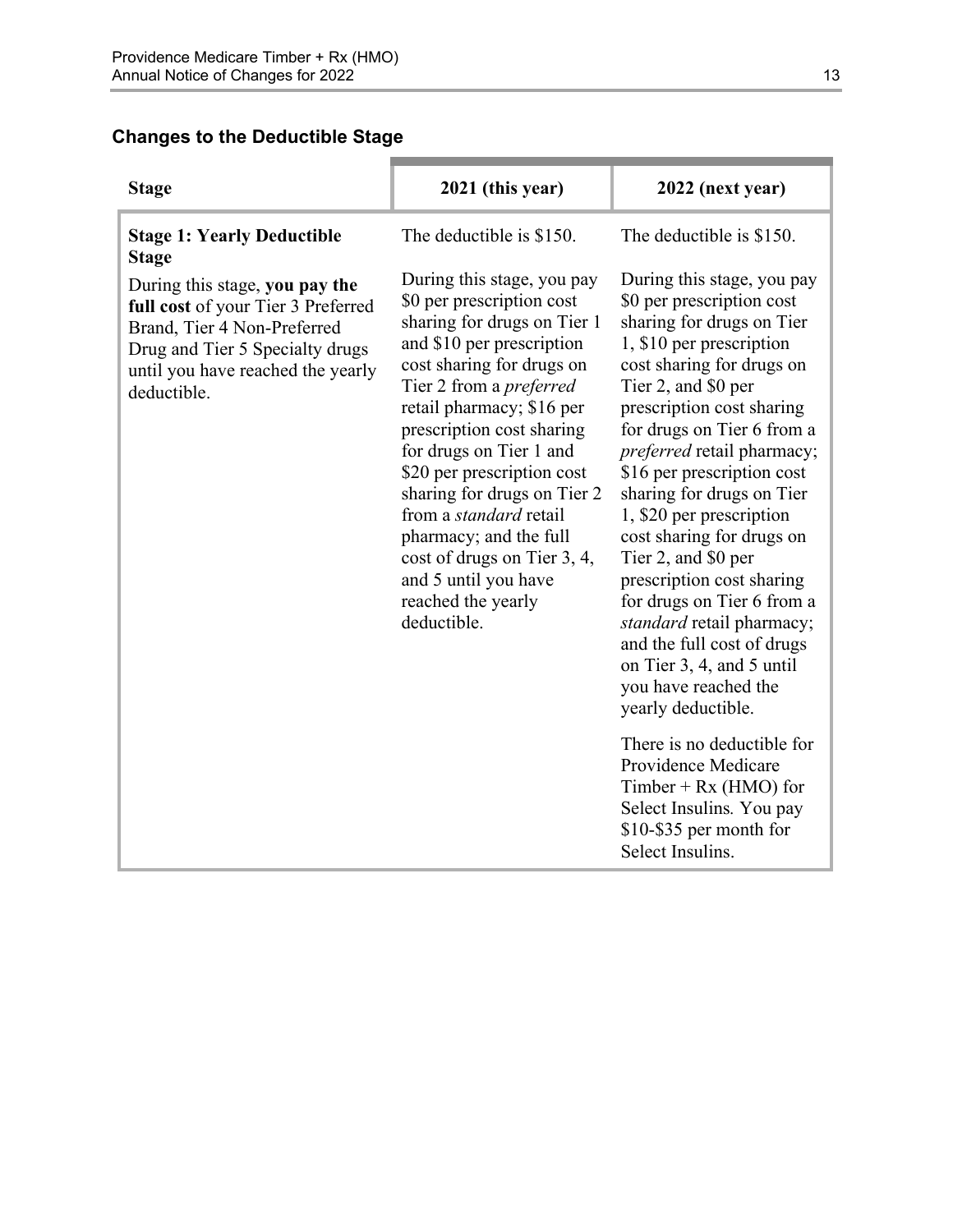## **Changes to Your Cost Sharing in the Initial Coverage Stage**

To learn how copayments and coinsurance work, look at Chapter 6, Section 1.2, *Types of out-ofpocket costs you may pay for covered drugs* in your *Evidence of Coverage*.

| <b>Stage</b>                                                                                                                                                                                        | 2021 (this year)                                              | 2022 (next year)                                              |
|-----------------------------------------------------------------------------------------------------------------------------------------------------------------------------------------------------|---------------------------------------------------------------|---------------------------------------------------------------|
| <b>Stage 2: Initial Coverage Stage</b>                                                                                                                                                              |                                                               |                                                               |
| Once you pay the yearly<br>deductible, you move to the Initial<br>Coverage Stage. During this stage,<br>the plan pays its share of the cost<br>of your drugs and you pay your<br>share of the cost. | Your cost for a one-month<br>supply at a network<br>pharmacy: | Your cost for a one-month<br>supply at a network<br>pharmacy: |
| The costs in this row are for a one-                                                                                                                                                                | <b>Tier 1 Preferred Generic:</b>                              | <b>Tier 1 Preferred Generic:</b>                              |
| month (30-day) supply when you                                                                                                                                                                      | Standard cost sharing:                                        | Standard cost sharing:                                        |
| fill your prescription at a network<br>pharmacy.                                                                                                                                                    | You pay \$16 per                                              | You pay \$16 per                                              |
|                                                                                                                                                                                                     | prescription.                                                 | prescription.                                                 |
| For information about the costs for                                                                                                                                                                 | Preferred cost sharing:                                       | Preferred cost sharing:                                       |
| a long-term supply or for mail-                                                                                                                                                                     | You pay \$0 per                                               | You pay \$0 per                                               |
| order prescriptions, look in<br>Chapter 6, Section 5 of your<br>Evidence of Coverage.                                                                                                               | prescription.                                                 | prescription.                                                 |
| We changed the tier for some of                                                                                                                                                                     | <b>Tier 2 Generic:</b>                                        | <b>Tier 2 Generic:</b>                                        |
| the drugs on our Drug List. To see                                                                                                                                                                  | Standard cost sharing:                                        | Standard cost sharing:                                        |
| if your drugs will be in a different<br>tier, look them up on the Drug                                                                                                                              | You pay \$20 per                                              | You pay \$20 per                                              |
| List.                                                                                                                                                                                               | prescription.                                                 | prescription.                                                 |
|                                                                                                                                                                                                     | Additional coverage for                                       | You pay \$20 per                                              |
|                                                                                                                                                                                                     | Select Insulins not<br>available.                             | prescription for Select<br>Insulins.                          |
|                                                                                                                                                                                                     | Preferred cost sharing:                                       | Preferred cost sharing:                                       |
|                                                                                                                                                                                                     | You pay \$10 per<br>prescription.                             | You pay \$10 per<br>prescription.                             |
|                                                                                                                                                                                                     | Additional coverage for                                       | You pay \$10 per                                              |
|                                                                                                                                                                                                     | Select Insulins not<br>available.                             | prescription for Select<br>Insulins.                          |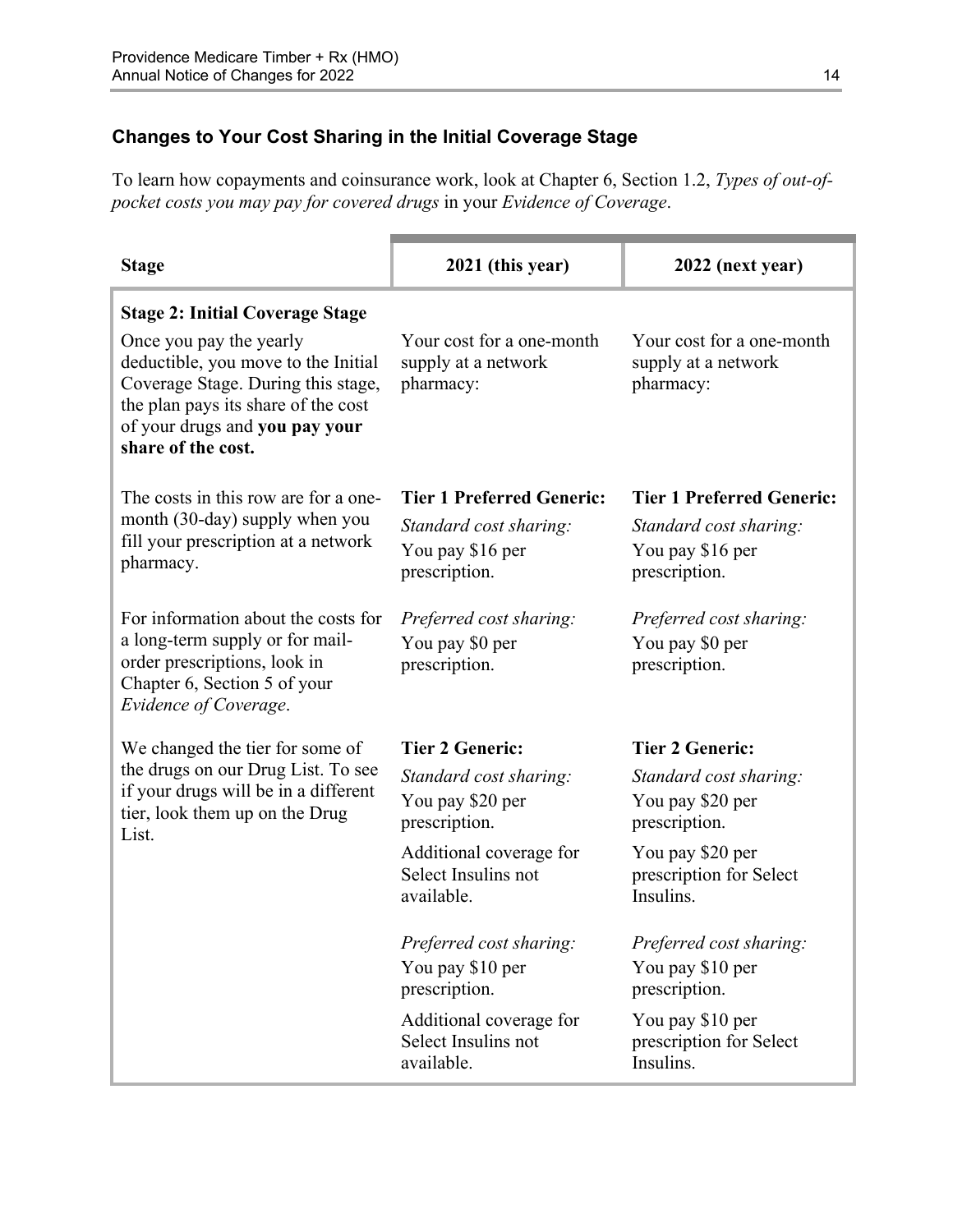| <b>Stage</b> | 2021 (this year)                               | 2022 (next year)                            |
|--------------|------------------------------------------------|---------------------------------------------|
|              | <b>Tier 3 Preferred Brand:</b>                 | <b>Tier 3 Preferred Brand:</b>              |
|              | Standard cost sharing:                         | Standard cost sharing:                      |
|              | You pay \$47 per                               | You pay \$47 per                            |
|              | prescription.                                  | prescription.                               |
|              | Additional coverage for                        | You pay \$35 per                            |
|              | Select Insulins not<br>available.              | prescription for Select<br>Insulins.        |
|              | Preferred cost sharing:                        | Preferred cost sharing:                     |
|              | You pay \$47 per<br>prescription.              | You pay \$47 per<br>prescription.           |
|              |                                                |                                             |
|              | Additional coverage for<br>Select Insulins not | You pay \$35 per<br>prescription for Select |
|              | available.                                     | Insulins.                                   |
|              | <b>Tier 4 Non-Preferred</b><br>Drug:           | <b>Tier 4 Non-Preferred</b><br>Drug:        |
|              | Standard cost sharing:                         | Standard cost sharing:                      |
|              | You pay \$100 per                              | You pay \$100 per                           |
|              | prescription.                                  | prescription.                               |
|              | Preferred cost sharing:                        | Preferred cost sharing:                     |
|              | You pay \$100 per                              | You pay \$100 per                           |
|              | prescription.                                  | prescription.                               |
|              | <b>Tier 5 Specialty:</b>                       | <b>Tier 5 Specialty:</b>                    |
|              | Standard cost sharing:                         | Standard cost sharing:                      |
|              | You pay 29% of the total                       | You pay 29% of the total                    |
|              | cost.                                          | cost.                                       |
|              | Preferred cost sharing:                        | Preferred cost sharing:                     |
|              | You pay 29% of the total                       | You pay 29% of the total                    |
|              | cost.                                          | cost.                                       |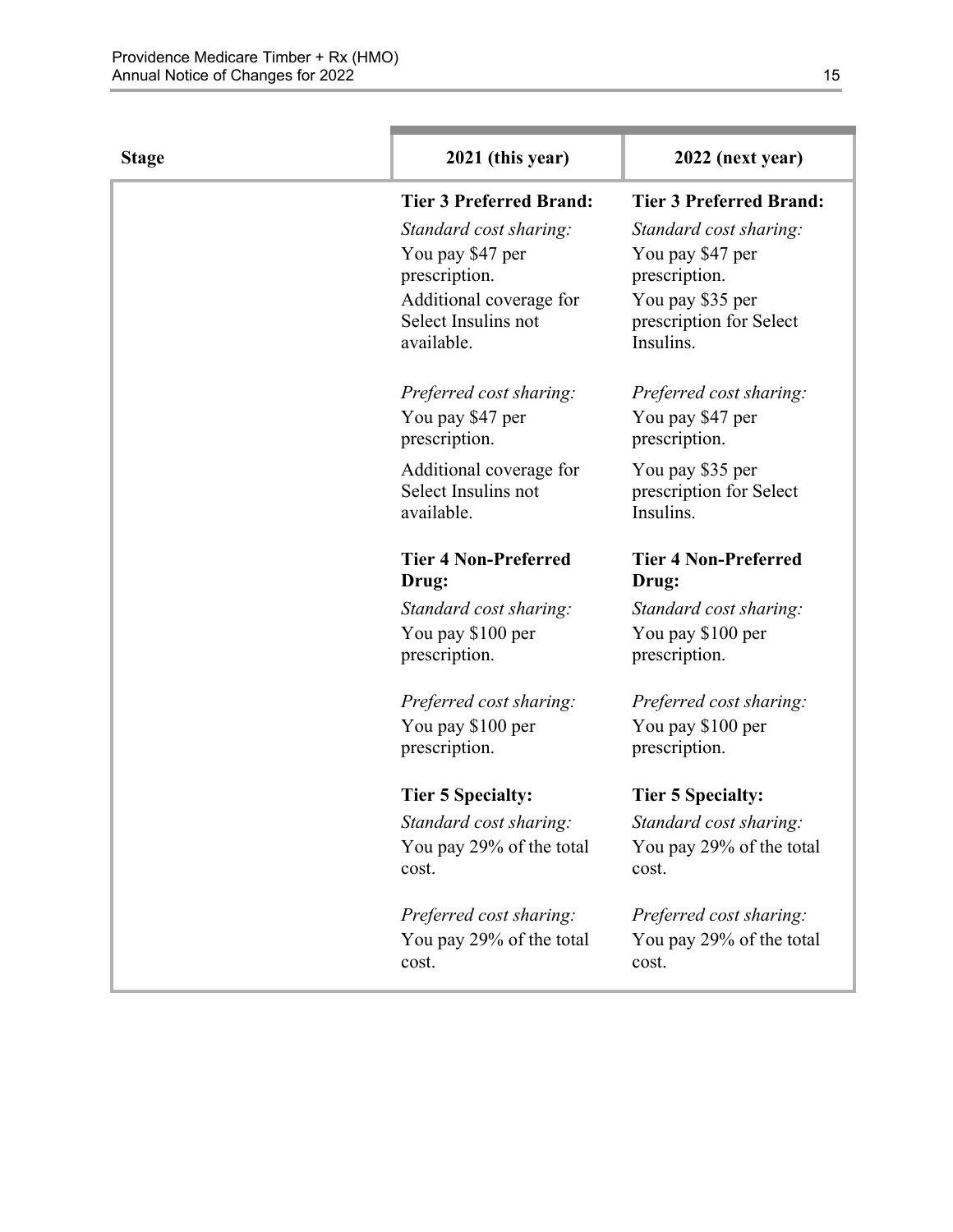| <b>Stage</b> | 2021 (this year)                                                                                                    | 2022 (next year)                                                                                                                                                |
|--------------|---------------------------------------------------------------------------------------------------------------------|-----------------------------------------------------------------------------------------------------------------------------------------------------------------|
|              | <b>Tier 6:</b> Not covered                                                                                          | <b>Tier 6 \$0 Part D Vaccines:</b><br>Standard cost sharing:<br>You pay \$0 per<br>prescription.<br>Preferred cost sharing:<br>You pay \$0 per<br>prescription. |
|              | Once your total drug costs<br>have reached \$4,130, you<br>will move to the next stage<br>(the Coverage Gap Stage). | Once your total drug costs<br>have reached \$4,430, you<br>will move to the next stage<br>(the Coverage Gap Stage).                                             |

#### **Changes to the Coverage Gap and Catastrophic Coverage Stages**

The other two drug coverage stages – the Coverage Gap Stage and the Catastrophic Coverage Stage – are for people with high drug costs. **Most members do not reach the Coverage Gap Stage or the Catastrophic Coverage Stage**. Providence Medicare Timber + Rx (HMO) offers additional gap coverage for Select Insulins. During the Coverage Gap stage, your out-of-pocket costs for Select Insulins will be \$10-\$35 per month. For information about your costs in these stages, look at Chapter 6, Sections 6 and 7, in your *Evidence of Coverage*.

## <span id="page-18-0"></span>**SECTION 2 Administrative Changes**

| <b>Description</b>                                                   | 2021 (this year)                                                                   | 2022 (next year)                                                                                                                                                   |
|----------------------------------------------------------------------|------------------------------------------------------------------------------------|--------------------------------------------------------------------------------------------------------------------------------------------------------------------|
| Medicare Part B prescription<br>drugs - Step Therapy<br>requirement. | There is no step therapy<br>requirement for Medicare<br>Part B prescription drugs. | Medicare Part B<br>prescription drugs may be<br>subject to a step therapy<br>requirement. Refer to the<br>2022 Evidence of Coverage<br>for additional information. |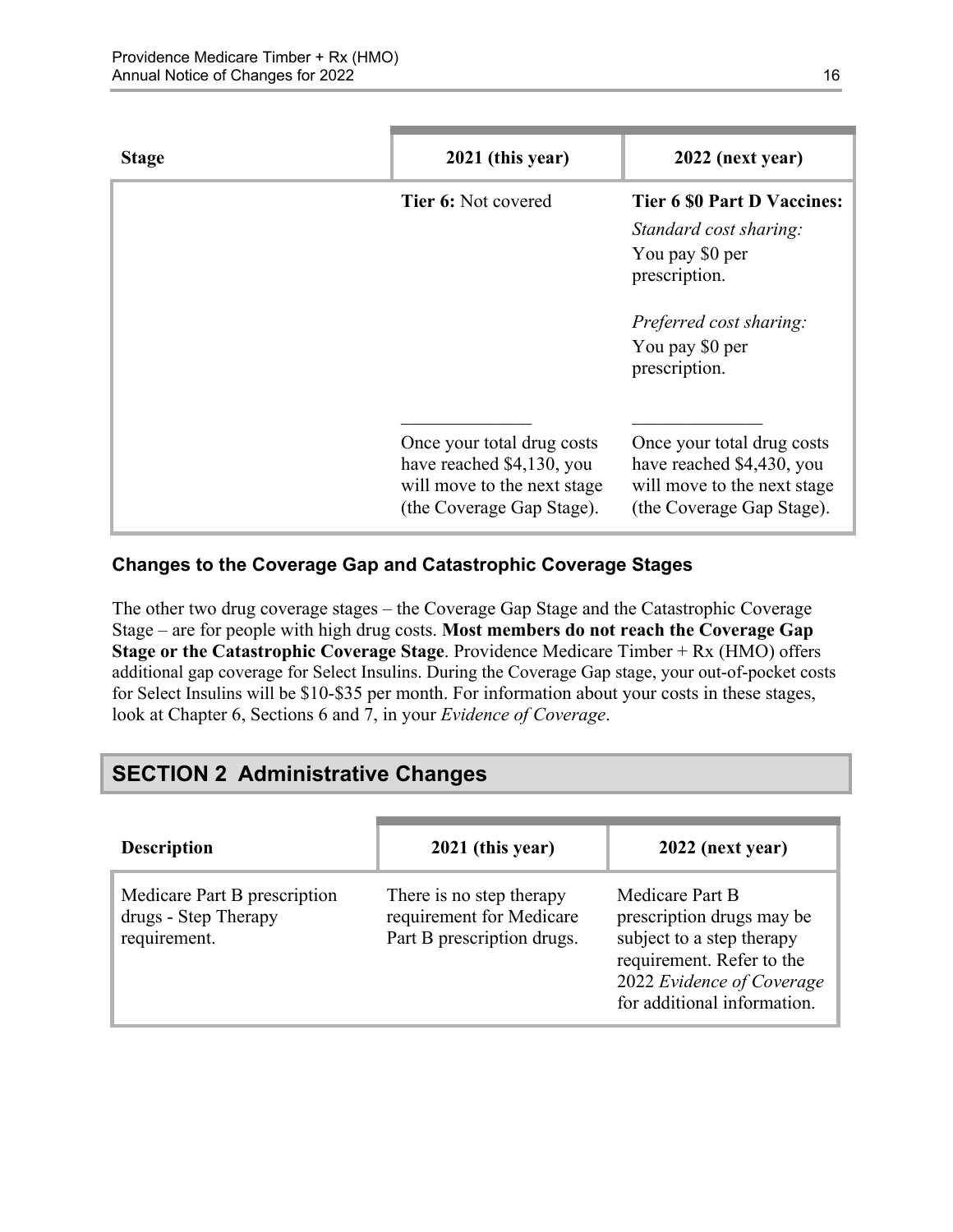| <b>Description</b>                               | 2021 (this year)                                                                                                                    | 2022 (next year)                                                                                                    |
|--------------------------------------------------|-------------------------------------------------------------------------------------------------------------------------------------|---------------------------------------------------------------------------------------------------------------------|
| <b>Optional Supplemental Dental</b><br>plan name | The optional supplemental<br>dental plan names are<br>Providence Basic Wrap<br>Dental and Providence<br><b>Enhanced Wrap Dental</b> | The optional supplemental<br>dental plan names are<br>Providence Dental Basic<br>and Providence Dental<br>Enhanced. |

## <span id="page-19-0"></span>**SECTION 3 Deciding Which Plan to Choose**

## <span id="page-19-1"></span>**Section 3.1 – If you want to stay in Providence Medicare Timber + Rx (HMO)**

**To stay in our plan you don't need to do anything.** If you do not sign up for a different plan or change to Original Medicare by December 7, you will automatically be enrolled in our Providence Medicare Timber + Rx (HMO).

## <span id="page-19-2"></span>**Section 3.2 – If you want to change plans**

We hope to keep you as a member next year but if you want to change for 2022 follow these steps:

#### **Step 1: Learn about and compare your choices**

- You can join a different Medicare health plan timely,
- *OR*-- You can change to Original Medicare. If you change to Original Medicare, you will need to decide whether to join a Medicare drug plan. If you do not enroll in a Medicare drug plan, please see Section 1.1 regarding a potential Part D late enrollment penalty.

To learn more about Original Medicare and the different types of Medicare plans, read the *Medicare & You 2022* handbook, call your State Health Insurance Assistance Program (see Section 5), or call Medicare (see Section 7.2).

You can also find information about plans in your area by using the Medicare Plan Finder on the Medicare website. Go to [www.medicare.gov/plan-compare](http://www.medicare.gov/plan-compare). **Here, you can find information about costs, coverage, and quality ratings for Medicare plans.** 

As a reminder, Providence Health Assurance offers other Medicare health plans These other plans may differ in coverage, monthly premiums, and cost-sharing amounts.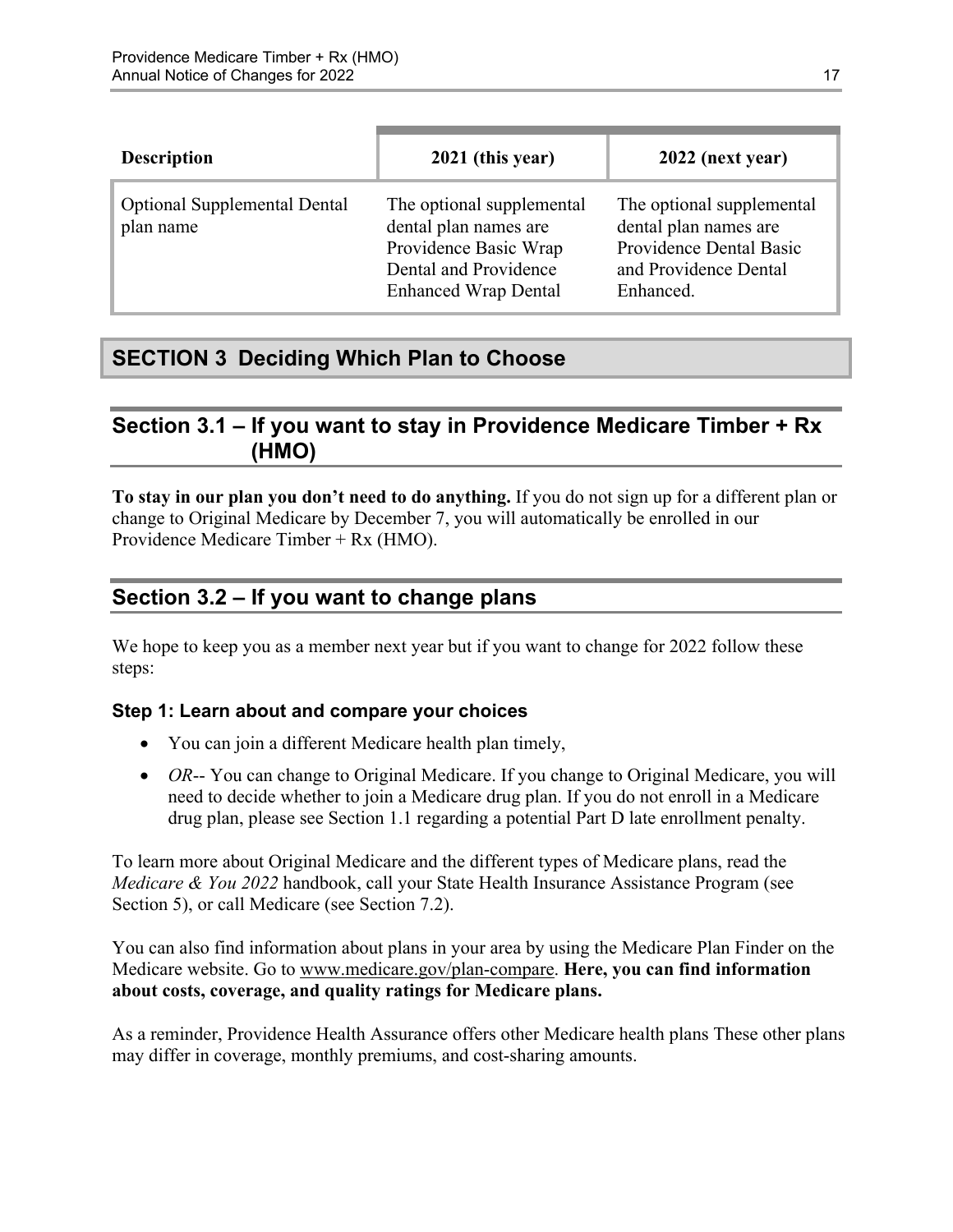#### **Step 2: Change your coverage**

- To **change to a different Medicare health plan**, enroll in the new plan. You will automatically be disenrolled from Providence Medicare Timber + Rx (HMO).
- To **change to Original Medicare with a prescription drug plan,** enroll in the new drug plan. You will automatically be disenrolled from Providence Medicare Timber + Rx (HMO).
- To **change to Original Medicare without a prescription drug plan**, you must either:
	- $\circ$  Send us a written request to disenroll. Contact Customer Service if you need more information on how to do this (phone numbers are in Section 7.1 of this booklet).
	- o  *or –* Contact **Medicare**, at 1-800-MEDICARE (1-800-633-4227), 24 hours a day, 7 days a week, and ask to be disenrolled. TTY users should call 1-877-486-2048.

## <span id="page-20-0"></span>**SECTION 4 Deadline for Changing Plans**

If you want to change to a different plan or to Original Medicare for next year, you can do it from **October 15 until December 7.** The change will take effect on January 1, 2022.

#### **Are there other times of the year to make a change?**

In certain situations, changes are also allowed at other times of the year. For example, people with Medicaid, those who get "Extra Help" paying for their drugs, those who have or are leaving employer coverage, and those who move out of the service area may be allowed to make a change at other times of the year. For more information, see Chapter 10, Section 2.3 of the *Evidence of Coverage.* 

 Chapter 10, Section 2.2 of the *Evidence of Coverage*. If you enrolled in a Medicare Advantage plan for January 1, 2022, and don't like your plan choice, you can switch to another Medicare health plan (either with or without Medicare prescription drug coverage) or switch to Original Medicare (either with or without Medicare prescription drug coverage) between January 1 and March 31, 2022. For more information, see

## <span id="page-20-1"></span>**SECTION 5 Programs That Offer Free Counseling about Medicare**

The State Health Insurance Assistance Program (SHIP) is a government program with trained counselors in every state. In Oregon, the SHIP is called Senior Health Insurance Benefits Assistance (SHIBA). In Washington, the SHIP is called Statewide Health Insurance Benefits Advisors (also SHIBA).

 SHIBA is independent (not connected with any insurance company or health plan). It is a state program that gets money from the Federal government to give **free** local health insurance counseling to people with Medicare. SHIBA counselors can help you with your Medicare questions or problems. They can help you understand your Medicare plan choices and answer questions about switching plans. You can call SHIBA in Oregon at 1-800-722-4134 (TTY 711).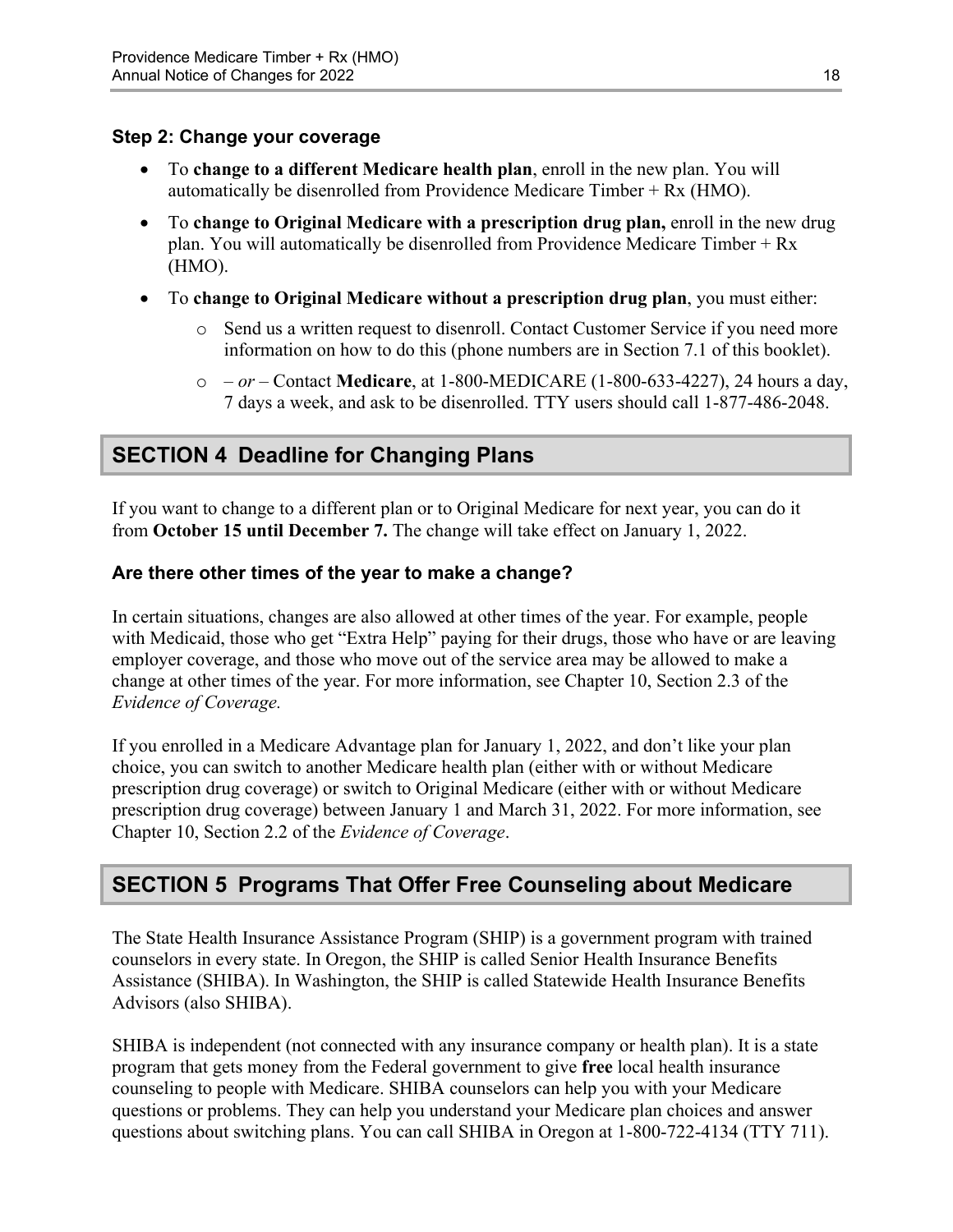You can call SHIBA in Washington at 1-800-562-6900 (TTY 360-586-0241). You can learn more about SHIBA by visiting their website ([www.healthcare.oregon.gov/shiba](http://healthcare.oregon.gov/shiba) or [www.insurance.wa.gov/shiba\)](http://www.insurance.wa.gov/shiba).

SHIBA SHIBA P.O. Box 14480 P.O. Box 40255

#### **OREGON: WASHINGTON:**

Oregon Insurance Division Office of the Insurance Commissioner Salem, OR 97309 Olympia, WA 98504-0255

## <span id="page-21-0"></span>**SECTION 6 Programs That Help Pay for Prescription Drugs**

You may qualify for help paying for prescription drugs.

- **"Extra Help" from Medicare.** People with limited incomes may qualify for "Extra Help" to pay for their prescription drug costs. If you qualify, Medicare could pay up to 75% or more of your drug costs including monthly prescription drug premiums, annual deductibles, and coinsurance. Additionally, those who qualify will not have a coverage gap or late enrollment penalty. Many people are eligible and don't even know it. To see if you qualify, call:
	- o 1-800-MEDICARE (1-800-633-4227). TTY users should call 1-877-486-2048, 24 hours a day/7 days a week;
	- o The Social Security Office at 1-800-772-1213 between 7 am and 7 pm, Monday through Friday. TTY users should call, 1-800-325-0778 (applications); or
	- o Your State Medicaid Office (applications).
- **Prescription Cost-sharing Assistance for Persons with HIV/AIDS.** The AIDS Drug Assistance Program (ADAP) helps ensure that ADAP-eligible individuals living with HIV/AIDS have access to life-saving HIV medications. Individuals must meet certain criteria, including proof of State residence and HIV status, low income as defined by the State, and uninsured/under-insured status. Medicare Part D prescription drugs that are also covered by ADAP qualify for prescription cost-sharing assistance through CAREAssist in Oregon or Early Intervention Program (EIP) in Washington. For information on eligibility criteria, covered drugs, or how to enroll in the program, please call CAREAssist at 971-673-0144 or 1-800-805-2313 (TTY 711) or EIP at 1-877-376 9316.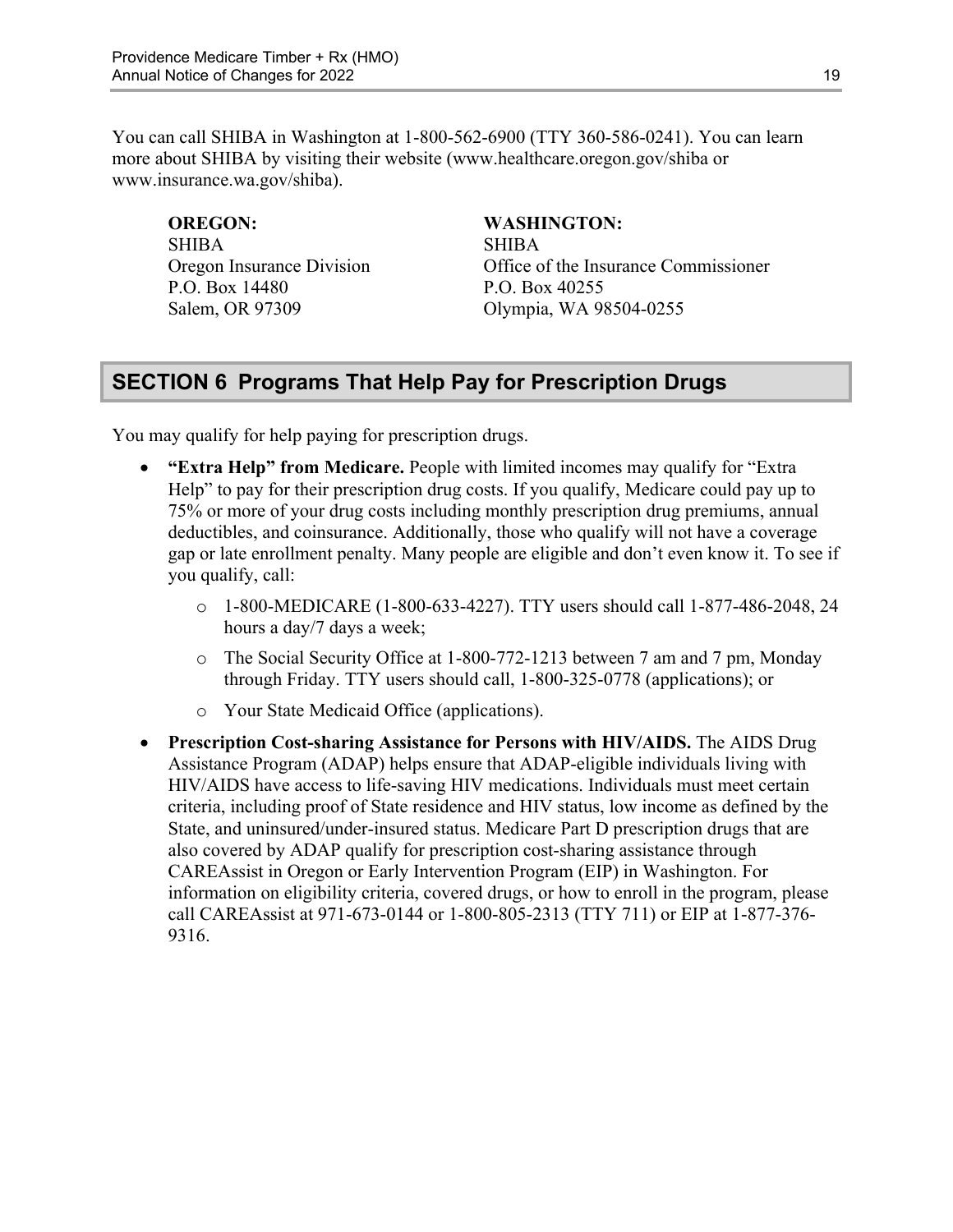## <span id="page-22-0"></span>**SECTION 7 Questions?**

## <span id="page-22-1"></span>**Section 7.1 – Getting Help from Providence Medicare Timber + Rx (HMO)**

Questions? We're here to help. Please call Customer Service at 503-574-8000 or 1-800-603 2340. (TTY only, call 711). We are available for phone calls 8 a.m. to 8 p.m. (Pacific Time), seven days a week. Calls to these numbers are free.

#### **Read your 2022** *Evidence of Coverage* **(it has details about next year's benefits and costs)**

This *Annual Notice of Changes* gives you a summary of changes in your benefits and costs for 2022. For details, look in the 2022 *Evidence of Coverage* for Providence Medicare Timber + Rx (HMO). The *Evidence of Coverage* is the legal, detailed description of your plan benefits. It explains your rights and the rules you need to follow to get covered services and prescription drugs. A copy of the *Evidence of Coverage* is located on our website at [www.ProvidenceHealthAssurance.com.](http://www.ProvidenceHealthAssurance.com) You may also call Customer Service to ask us to mail you an *Evidence of Coverage*.

#### **Visit our Website**

You can also visit our website at [www.ProvidenceHealthAssurance.com](http://www.ProvidenceHealthAssurance.com). As a reminder, our website has the most up-to-date information about our provider network (*Provider and Pharmacy Directory*) and our list of covered drugs (Formulary/Drug List).

## <span id="page-22-2"></span>**Section 7.2 – Getting Help from Medicare**

To get information directly from Medicare:

#### **Call 1-800-MEDICARE (1-800-633-4227)**

You can call 1-800-MEDICARE (1-800-633-4227), 24 hours a day, 7 days a week. TTY users should call 1-877-486-2048.

#### **Visit the Medicare Website**

You can visit the Medicare website ([www.medicare.gov\)](http://www.medicare.gov/). It has information about cost, coverage, and quality ratings to help you compare Medicare health plans. You can find information about plans available in your area by using the Medicare Plan Finder on the Medicare website. (To view the information about plans, go to [www.medicare.gov/plan-compare.](http://www.medicare.gov/plan-compare))